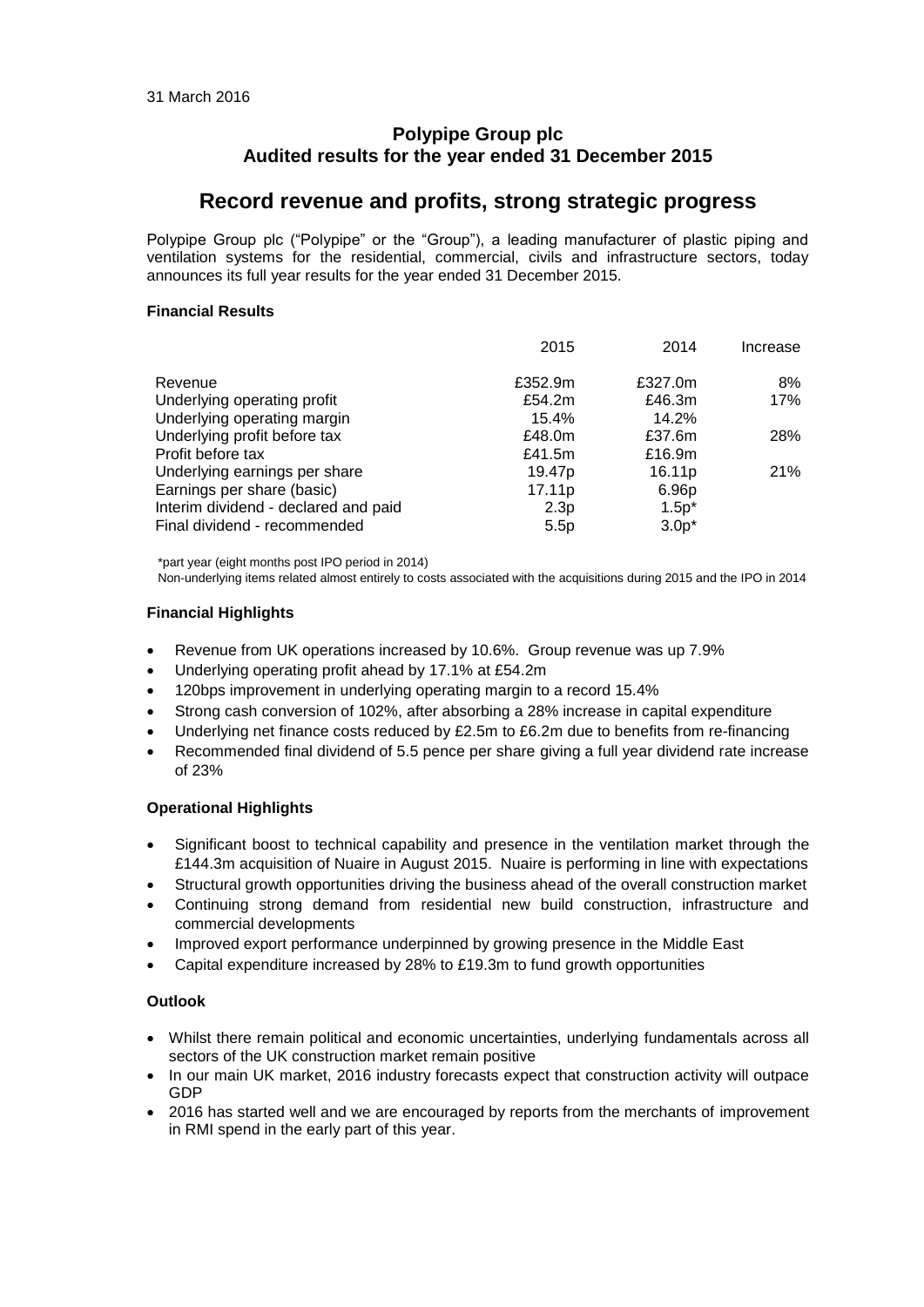# **David Hall, Chief Executive said:**

"*2015 was a record performance and another year of excellent progress for the Group. The acquisition of Nuaire was an important step in our strategic development and our growth initiatives continued to deliver. I am delighted to report such a strong performance since our IPO in April 2014, with underlying operating profit growth of 36.5% over the last two years. While there are economic and political uncertainties, 2016 has started well and the Board is confident that the market fundamentals in our main UK market remain positive and that we are pursuing a sound strategy for the future development of the business".*

## **Enquiries:**

## **Polypipe**

David Hall, Chief Executive Officer Peter Shepherd, Chief Financial Officer +44 (0) 1709 770 000

## **Brunswick**

Mike Smith Nina Coad +44 (0) 20 7404 5959

A copy of this report will be available on our website<http://ir.polypipe.com/> today from 7.00am.

An analyst and investor presentation will be held today at 16 Lincoln's Inn Fields, London, WC2A 3ED, at 0915hrs (BST) with registration from 0845hrs.

For those unable to attend, a live conference call will be available at 0915hrs (BST). Dial-In number +44 (0) 1452 555566 Conference ID 72914704

# *Notes to Editors:*

Polypipe is the largest manufacturer in the United Kingdom, and among the ten largest manufacturers in Europe, of plastic piping systems for the residential, commercial, civils and infrastructure sectors by revenue. The recently acquired Nuaire business is a leading designer and manufacturer of energy efficient ventilation systems in the UK.

The Group operates from nineteen facilities in total, and with over 20,000 product lines, manufactures the United Kingdom's widest range of plastic piping systems for heating, plumbing, drainage and ventilation. The Group primarily targets the UK, French and Irish building and construction markets with a presence in Italy and the Middle East and sales to specific niches in the rest of the world.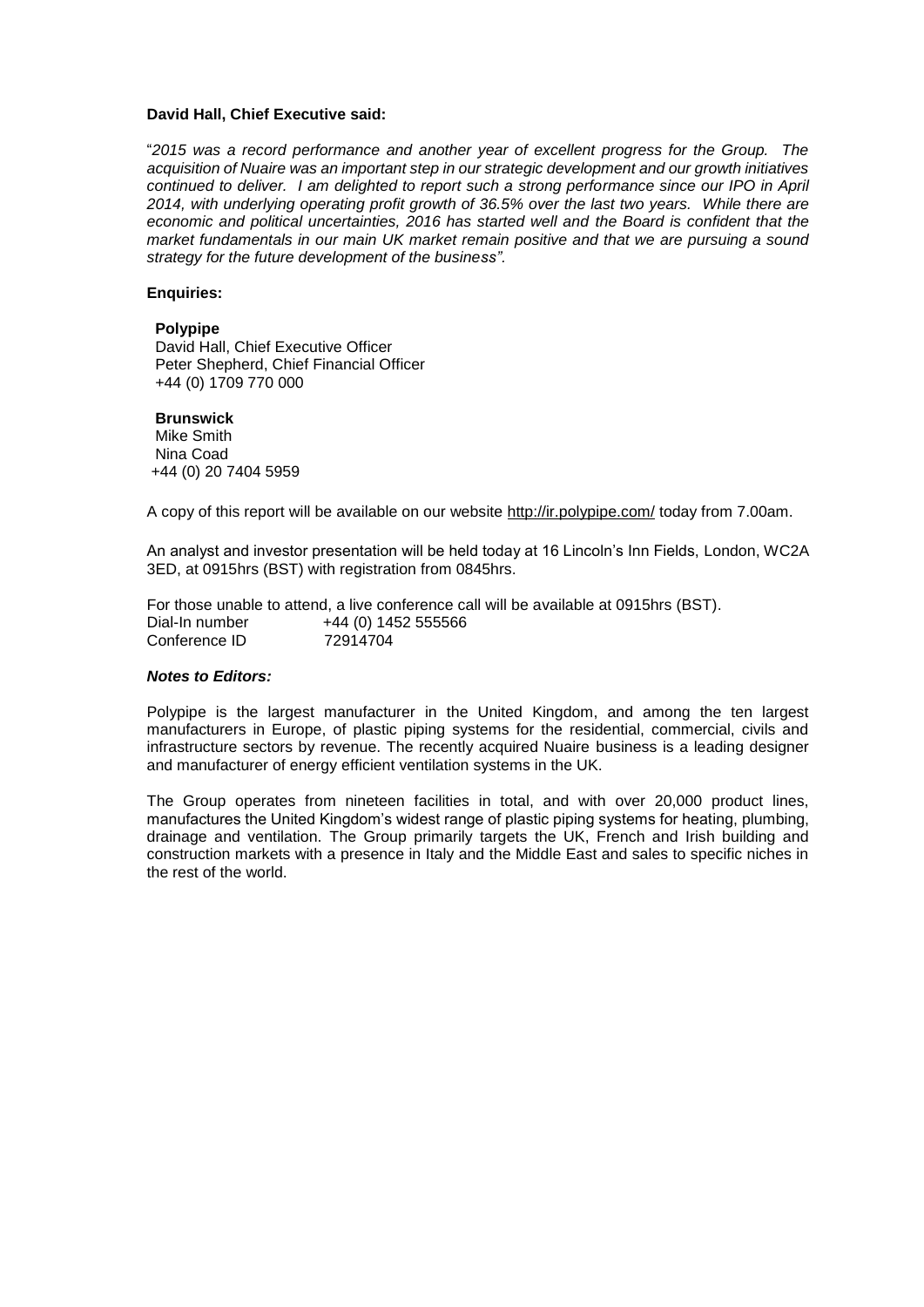# **Group Results**

The Group's revenue for the year ended 31 December 2015 was £352.9m (2014: £327.0m), an improvement of 7.9%. This improvement in Group revenue has been driven by our strategic focus on structural growth opportunities and the continuing recovery in the UK construction market and from complementary acquisitions benefiting from these growth drivers.

Underlying operating profit for the year of £54.2m was up 17.1% on last year with drop through from the revenue growth at 30.5%.

Non-underlying operating and finance costs of £6.5m were incurred in 2015 relating mainly to acquisitions and related refinancing. They include non-cash charges of £4.7m in respect of goodwill amortisation (£3.0m) and unamortised debt issue costs written off (£1.7m).

Underlying net finance costs of £6.2m were lower than prior year (£8.7m) due to the full year benefit in 2015 from refinancing our 9.5% Senior Secured Notes in April 2014 and improved terms of our new revolving credit facility from August 2015. Finance costs will be higher in 2016 due to the full year impact of the higher net debt associated with the acquisition of Nuaire.

The total tax charge (underlying and non-underlying) for the year of £7.4m in 2015 shows an increase on the 2014 tax charge of £3.0m due to the improved operating result and the expiry of the benefit of non-trading tax losses brought forward.

Including non-underlying items, profit after tax was £34.1m (2014: £13.9m) and basic earnings per share were 17.11 pence (2014: 6.96 pence).

# **Chief Executive's Review**

Good progress was made during 2015 whilst the Group's focus was to adapt to the changing dynamics in the UK construction market recovery, manage input cost volatility and availability of our prime polymers, and to deliver on our growth initiatives, both organically and through acquisition.

The strength of the recovery in the UK market was considerably more mixed than forecasts had projected. In particular, lack of strength in the recovery of residential repair, maintenance and improvement (RMI) activity became more evident as the year progressed.

The Group has progressively moved towards designing and manufacturing more complex systems that enable a greater level of specification from our customers seeking to meet the needs of sustainable construction. The acquisition of Nuaire in August 2015 is a significant step in that direction, substantially enhancing our technical capability in the increasingly important area of ventilation. Nuaire has an excellent track record and has continued to perform well under our ownership. We have been cautious not to destabilise either the Nuaire business or our existing ventilation business, whilst we undergo a staged integration process. Nuaire's results are allocated between both Residential Piping Systems and Commercial and Infrastructure Piping Systems – UK in line with the market sectors they serve.

Surestop acquired in January 2015 also performed well, and a considered integration programme has enabled an excellent level of sales growth as well as improved manufacturing margins by utilising components and capability from other parts of the Group.

Our immediate focus is on deleveraging following the Nuaire acquisition, and we expect net debt to EBITDA to reduce towards 2 times by the end of the 2016 financial year due to the highly cash generative nature of our business. We have sufficient financial headroom to continue to develop investment opportunities and we continue to seek compelling "bolt on" acquisition opportunities.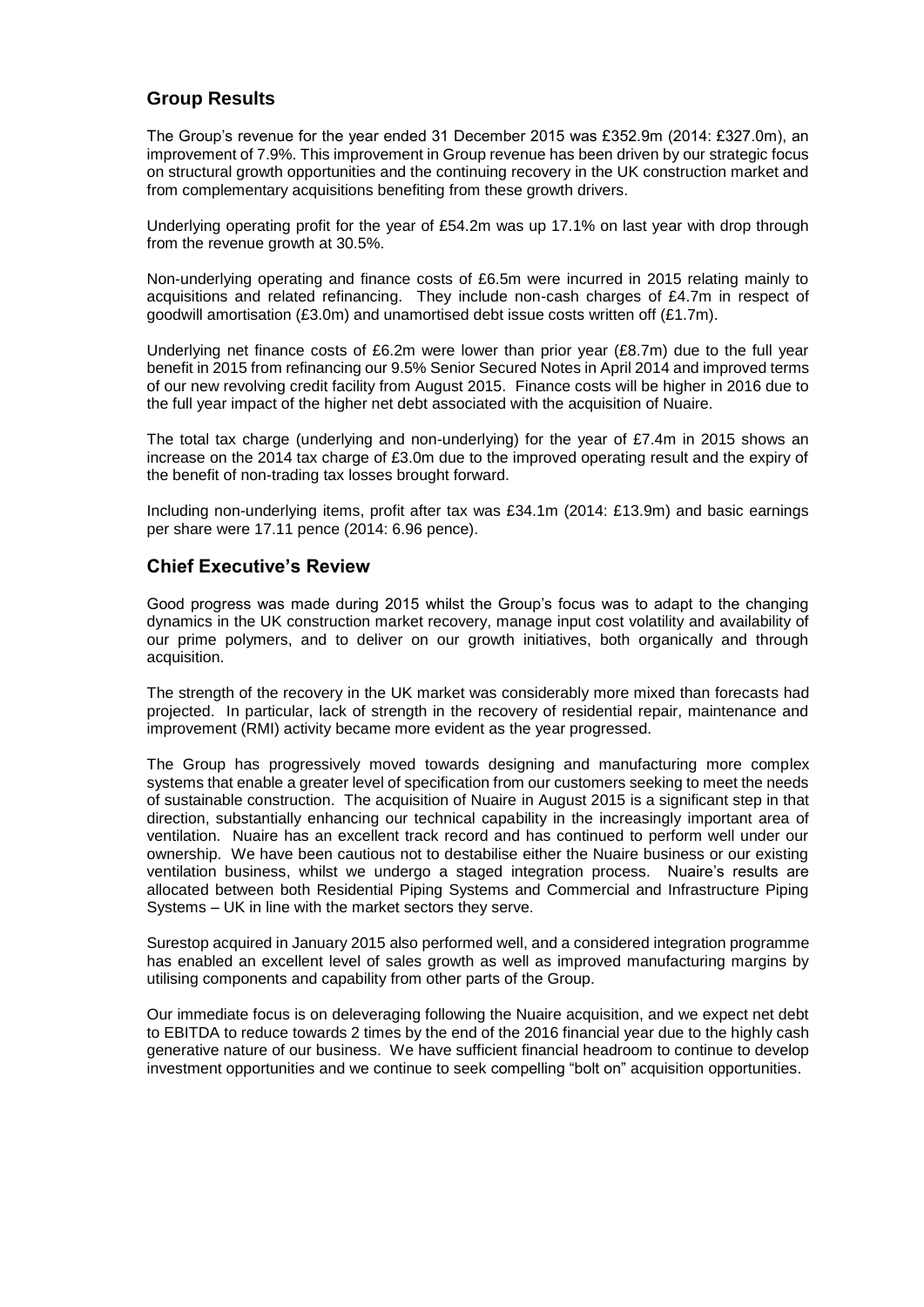Despite a strong downward trajectory in crude oil prices, polymer prices have become disconnected from the primary feedstocks and displayed quite significant volatility during the year. Overall polymer prices were lower than during 2014 and the majority of this has been passed on to customers either in lower prices, discounts or as a result of not having price increases to cover other inflationary effects. Despite some availability concerns resulting from the polymer producers reducing output, the Group was able to source sufficient volumes to meet our customer's demands.

In Residential Piping Systems our products and systems targeted at delivering carbon efficient solutions have performed well, primarily in the new build sector where a higher specification is increasingly required to meet more stringent regulation. We conducted a high profile marketing campaign for underfloor heating, including television advertising fronted by leading interior designer, Kelly Hoppen, who is a brand ambassador for Polypipe. The campaign drove a significant surge in traffic to our website stimulating consumer demand and increasing the number of registered installers.

In Commercial and Infrastructure Piping Systems, Government and legislative focus on flood alleviation continued to drive strong sales growth for our comprehensive range of engineered water management solutions. We delivered a number of significant projects during the year helping to design some innovative SUDS (sustainable urban drainage systems) including the use of our 3m diameter pipe as well as experiencing a steady increase in demand from smaller new build residential sites as they commenced development. During 2015 the Group manufactured solutions for more than 700 different projects to prevent future flooding. Both our Nuaire and our Building Products division were recognized for innovative promotional campaigns by winning marketing industry awards.

We have continued to focus on new product development. During the period several new products were introduced, including an enhanced smartphone app based controls system for underfloor heating, new controls for ventilation, additions to our innovative radial ventilation duct system and a new surface and sub water treatment drainage system. Progressive introduction of new products has enabled the Group to win an increasing number of high profile project specifications and secure further penetration into the sectors of the construction industry that offer opportunities for us to add value.

We are increasing our commitment to customer training. In Doncaster we are strengthening our customer training capability by enhancing our Northern area customer training facility. We formally opened our new customer training centre in Dubai during October 2015 which enables us to train our customers and demonstrate our full capability across a comprehensive range of systems.

Despite cautious sentiment in the Middle East region, the majority of construction activity we are involved with tends to be high profile, state sponsored projects which have continued to attract funding. Following recent years where flood risk has attracted more attention in this area, our efforts to help develop a specification for storm water attenuation with the relevant authorities has led to some promising initial orders which have been delivered from the UK. We are making good progress with our plans to manufacture water management attenuation cells in the Jebel Ali Free Zone in Dubai.

The Group continued to invest in its capability to reprocess plastic packaging. During the year approximately one third of our UK production was based on reprocessed polymer making a considerable contribution to the circular economy with Polypipe one of the largest recyclers of household plastic waste in the UK. Whilst the recent decline in virgin polymer prices has made this less financially attractive than previously, we are still delivering a good return on investment from our plastic waste reprocessing plant and believe our customers regard it as an important factor in their environmentally responsible sourcing strategies.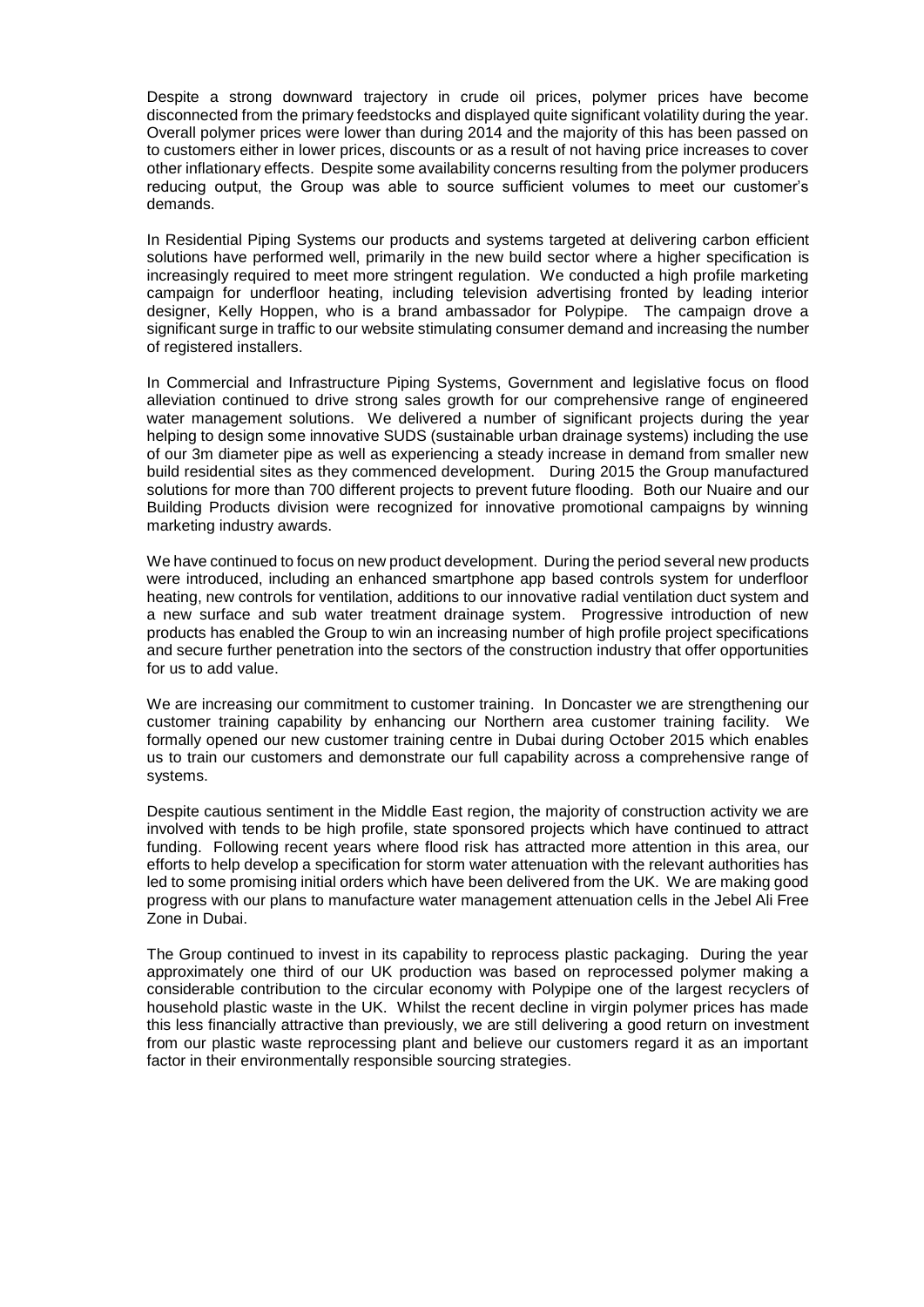| Revenue                                         | 2015   | 2014  | Change |
|-------------------------------------------------|--------|-------|--------|
|                                                 | £m     | £m    | %      |
|                                                 |        |       |        |
| <b>Residential Piping Systems</b>               | 182.6  | 173.3 | 5.4    |
| Commercial & Infrastructure Piping Systems - UK | 131.5  | 111.1 | 18.4   |
| Inter segment sales                             | (10.2) | (9.6) |        |
| <b>UK Operations</b>                            | 303.9  | 274.8 | 10.6   |
| Commercial & Infrastructure Piping Systems -    |        |       |        |
| <b>Mainland Europe</b>                          | 50.4   | 53.9  | (6.5)  |
| Inter segment sales                             | (1.4)  | (1.7) |        |
| Group revenue                                   | 352.9  | 327.0 | 7.9    |
|                                                 |        |       |        |
| <b>Underlying Operating profit</b>              | 2015   | 2014  | Change |
|                                                 | £m     | £m    | $\%$   |

Residential Piping Systems **28.4** 28.4 15.5 Commercial & Infrastructure Piping Systems – UK 20.1 17.0 18.2 **UK Operations 52.9 45.4 16.5**

Mainland Europe 1.3 0.9 44.4

Group underlying operating profit 654.2 17.1

The following tables set out Group revenue and underlying operating profit by operating segment:

# *Residential Piping Systems*

Commercial & Infrastructure Piping Systems –

Sales to the residential sector were £182.6m all of which were in the UK and Ireland and represented 50% of Group revenues in 2015.

Private residential new build continued to be dominated by the national housebuilders, with activity levels of smaller builders remaining muted. The trend toward more building in the regions and less reliance on London seen in the second half of 2014 carried on through 2015. Public sector housing starts fell 8% during the year being impacted by budgetary concerns around the extension of the 'right to buy' scheme and changes to social housing rents announced by the new Government. Overall new build represented 38% of our residential revenues (23% of the UK Group) in 2015.

A combination of factors appear to have led to private RMI activity growing less quickly than expected. The mortgage review tightened lending criteria and the targeting of government measures towards new builds appears to be suppressing what would normally be a higher level of second hand housing transactions at this stage of the recovery. Both levels of remortgaging and the number of housing transactions have traditionally been a primary driver for major residential project works that benefits Polypipe. Both of these indicators have remained relatively muted and well below long term averages.

Residential piping systems delivered an underlying operating profit of £32.8m, an increase of 15.5% over the prior year.

# *Commercial and Infrastructure Piping Systems - UK*

Sales from our UK commercial and infrastructure businesses were £131.5m and represented 36% of overall Group revenues in 2015.

Demand from road and rail projects remained good although changes to the funding model for Highways England resulted in some slowing of activity for a period. Their published £15.2bn Road Investment strategy for capital enhancement and renewals between 2015 and 2020 is expected to lead to a pick up in growth rates.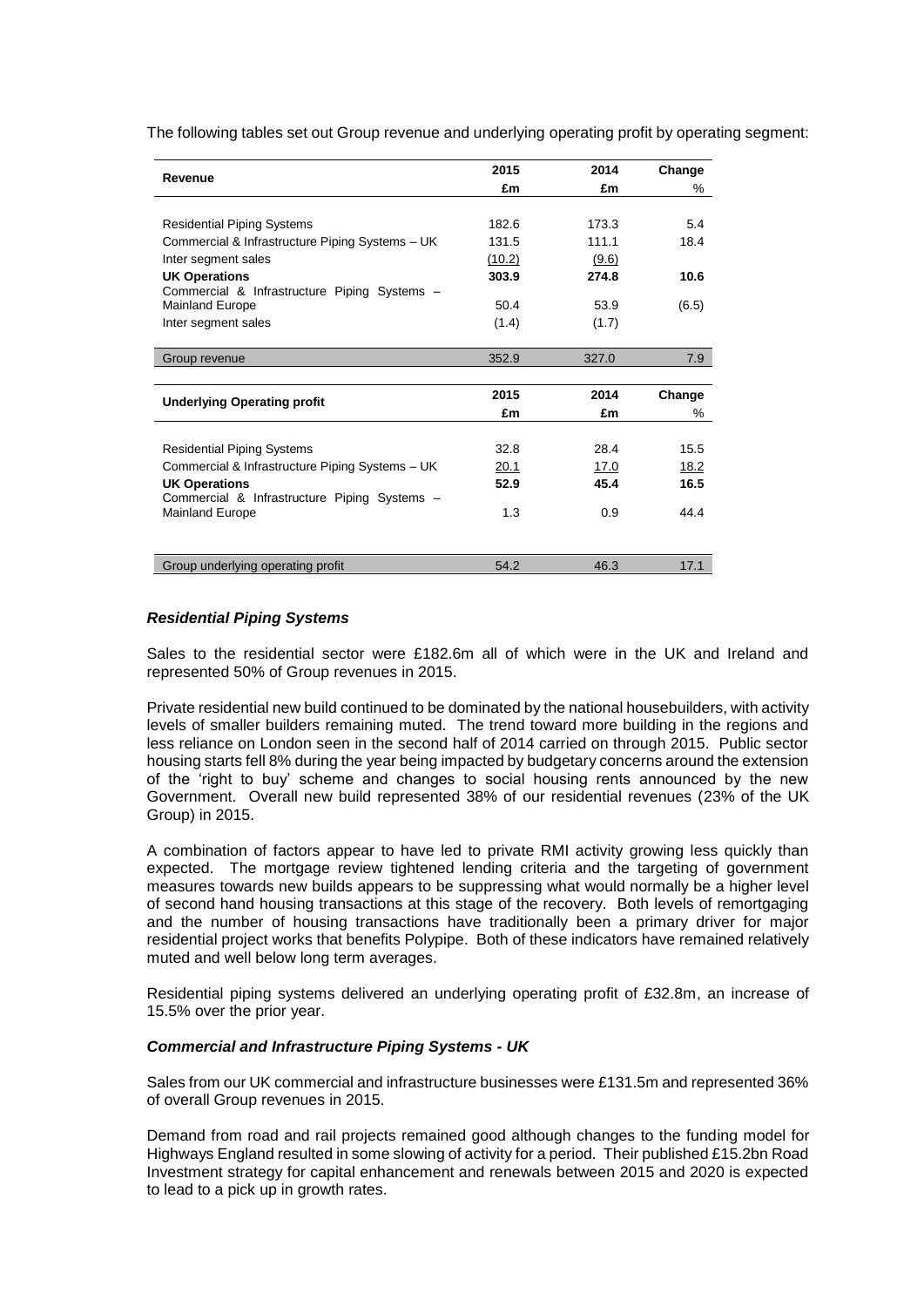Private commercial also performed well and the development of high rise multi occupancy buildings in London and more recently in other major cities provided good level of demand for our commercial systems, including the recently acquired Nuaire ranges.

Export revenues grew by 18% over 2014, primarily from sales into the Gulf states. We have continued to expand our sales presence in the region and remain committed to developing further specification activity alongside our intention to commence manufacturing of water attenuation systems during 2016.

Volatile polymer costs had a negative impact on the plastics recycling industry. This resulted in a tightening of supply and combined with formulaic sales pricing mechanisms to our customers, squeezed operating margins as input costs of recyclate did not decline at the rate of virgin polymer prices.

Commercial and Infrastructure Piping Systems – UK delivered an underlying profit of £20.1m, an increase of 18.2% over the prior year.

# *Commercial and Infrastructure Piping Systems - Europe*

Sales from our continental European businesses were £50.4m and represented 14% of overall Group revenues in 2015. Although when translated into sterling this is down 6.5% on prior year, in local currency revenues increased by 3.5%.

The market showed no real signs of improvement during the year, although our second half revenue performance improved, being 10.3% up in local currency terms against the same period in 2014. We have continued to focus on our improvement initiatives.

Underlying operating profits improved to £1.3m an increase of nearly 50% in local currency.

## **Board and Management changes**

In November 2015 we announced that Peter Shepherd, Chief Financial Officer, planned to retire close to his  $60<sup>th</sup>$  birthday in July 2016 after 10 years with Polypipe. We announced on the same date that Martin Payne, currently Group Finance Director at Norcros plc, will succeed him. Martin will join our Board as Chief Financial Officer, at our Annual General Meeting on 25 May 2016 when Peter will step down from the Board.

## **Outlook**

Whilst there remain political and economic uncertainties, underlying fundamentals across all sectors of the UK construction market remain positive with Government announcements and policy generally supportive of stimulating further housebuild, home ownership and improving the national infrastructure. In our main UK market, 2016 industry forecasts expect that construction activity will outpace GDP.

2016 has started well and we are encouraged by reports from the merchants of improvement in RMI spend in the early part of this year following the upturn in housing transactions during the second half of 2015. A supportive market, our focus on delivering our growth initiatives and a determination to remain agile, mean we look forward to 2016 being a year of further progression.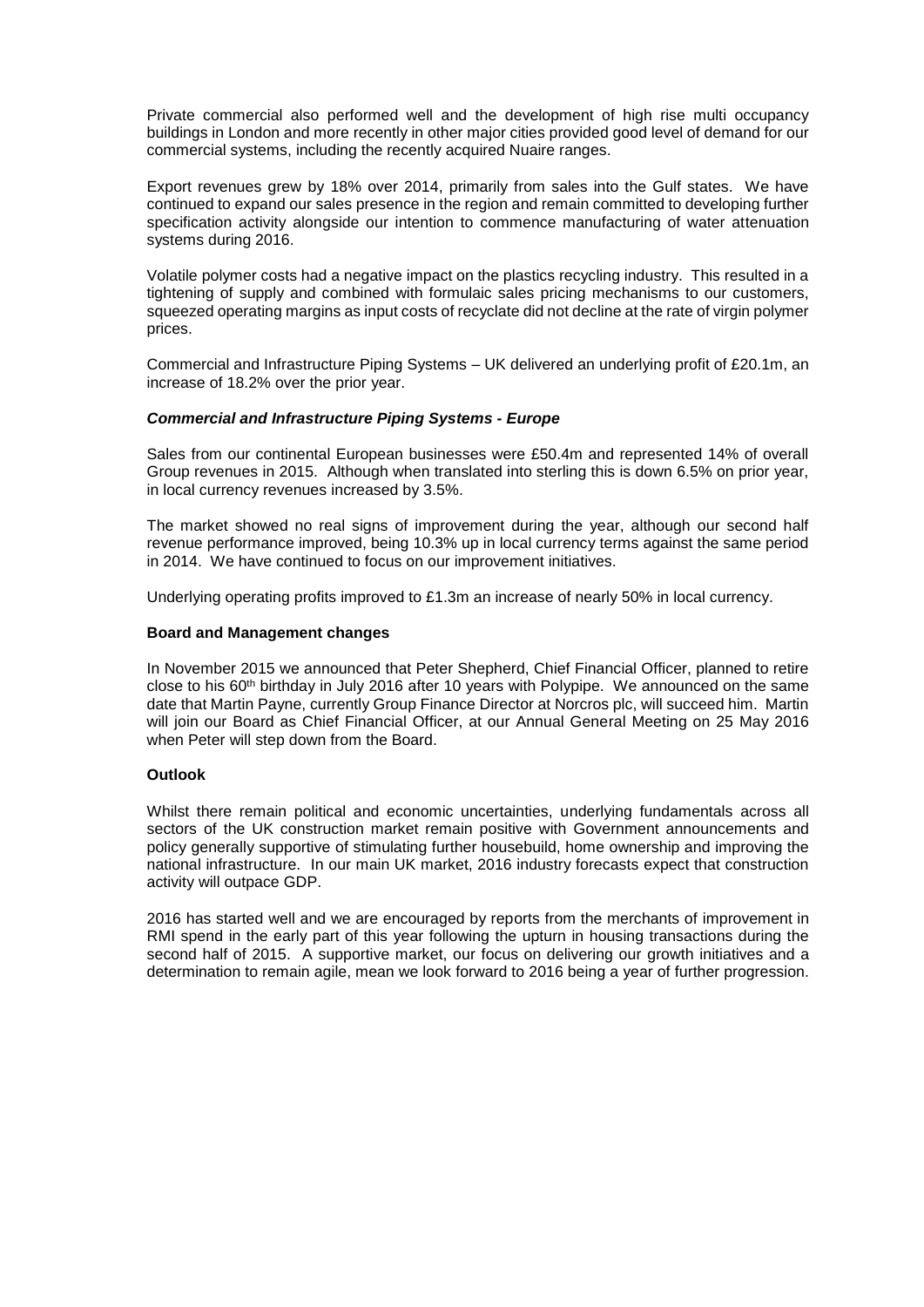# **Financial Review**

## *Revenue growth and operating margins*

|                                    | 2015<br>£m | 2014<br>£m |
|------------------------------------|------------|------------|
| Revenue                            | 352.9      | 327.0      |
| Underlying operating profit        | 54.2       | 46.3       |
| Underlying operating profit margin | 15.4%      | 14.2%      |
| Revenue growth:                    |            |            |
| - Group                            | 7.9%       |            |
| $- UK$                             | 10.6%      |            |
| - Mainland Europe                  | $(6.5\%)$  |            |

Group revenue growth of 7.9% included revenue growth from our UK operations of 10.6%, which included the benefit of acquisitions, and adverse currency translation impacting the reported revenue of our Mainland European businesses, which at constant exchange rates grew revenue by 3.5%. Reported revenue growth from our UK operations was adversely impacted by polymer cost deflation passed onto our customers. Eliminating the impact of price deflation, our UK operations' revenue growth in volume terms, excluding acquisitions, of c.4% continued to outpace growth in UK construction. Based on ONS data for 2015 we estimate UK construction growth to be c.0.5% adjusting for anomalies relevant to our business in the ONS reported growth rates for the "Roads" and "Power" sub-sectors within the reported "Infrastructure" growth number.

The underlying operating profit margin improved to a record 15.4% (2014: 14.2%) due largely to the operational gearing benefit from the additional sales volumes. The adverse currency translation impact, whilst significant in revenue terms, had little impact on earnings.

# *Non-underlying items*

Non-underlying items related almost entirely to costs associated with the acquisitions during 2015 and the IPO in 2014. In 2015 they included non-cash charges of £4.7m in respect of goodwill amortisation (£3.0m) and unamortised debt issue costs written off (£1.7m). Non-underlying items comprised:

|                                                                   | 2015  | 2014  |
|-------------------------------------------------------------------|-------|-------|
|                                                                   | £m    | £m    |
| Relating to acquisitions and associated re-financing during 2015: |       |       |
| Acquisition costs<br>$\blacksquare$                               | 2.0   |       |
| Amortisation of acquired intangible assets<br>$\blacksquare$      | 3.0   |       |
| Unamortised debt issue costs written off                          | 1.7   |       |
| Relating to the IPO during 2014.                                  |       |       |
| Listing costs                                                     |       | 12.2  |
| Senior Secured Notes early settlement fee<br>$\blacksquare$       |       | 7.2   |
| Unamortised debt issue costs written off                          |       | 1.4   |
| Profit on sale of property, plant and equipment                   | (0.2) | (0.1) |
| Non-underlying items before taxation                              | 6.5   | 20.7  |
| Taxation                                                          | (1.8) | (2.4) |
| Non-underlying items after taxation                               | 4.7   | 18.3  |
|                                                                   |       |       |

Taxation on non-underlying items is covered in the note on taxation below.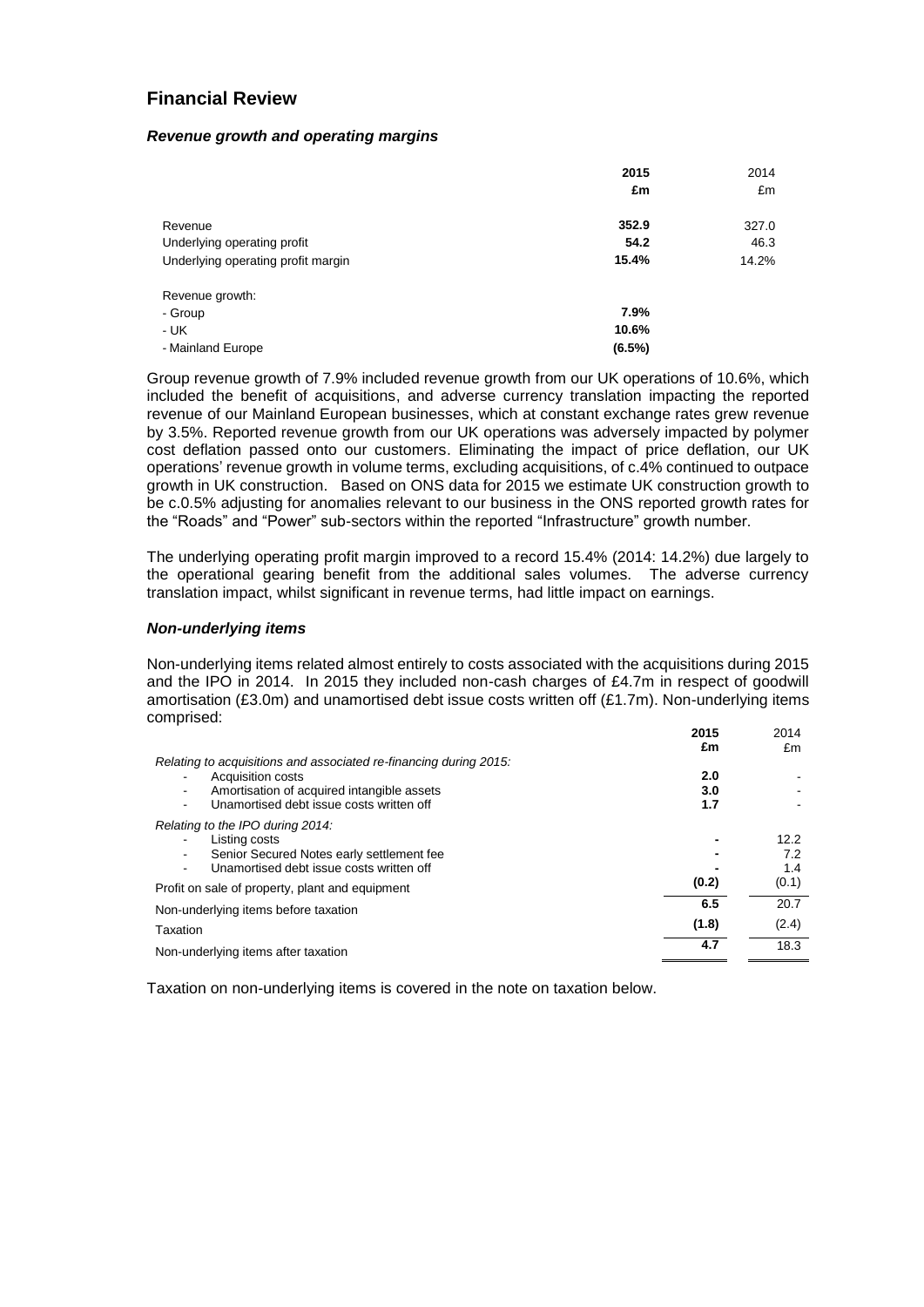# *Cashflow and net debt*

Cash generated from operations during the year, excluding the impact of non-underlying items, and the cash conversion rate defined as the ratio of operating cashflow after capital expenditure to operating profit (also excluding the impact of non-underlying items) were:

|                                                                                   | 2015<br>£m            | 2014<br>£m            |
|-----------------------------------------------------------------------------------|-----------------------|-----------------------|
| Underlying operating profit                                                       | 54.2                  | 46.3                  |
| Depreciation                                                                      | 15.1                  | 14.5                  |
| Underlying operating profit plus depreciation (EBITDA)                            | 69.3                  | 60.8                  |
| Increase in negative working capital<br>Operating cashflow<br>Capital expenditure | 5.3<br>74.6<br>(19.3) | 2.3<br>63.1<br>(15.1) |
| Operating cashflow after capital expenditure                                      | 55.3                  | 48.0                  |
| Cash conversion rate                                                              | 102.0%                | 103.7%                |

Cash generated from operations (excluding non-underlying items) after capital expenditure was strong showing an increase of 15.2% during the year to £55.3m (2014: £48.0m) and this was after absorbing a 27.8% increase in capital expenditure to £19.3m (128% of depreciation). The cash conversion rate, a key measure of operating cashflow performance, remained in excess of 100%.

Capital expenditure in 2015 increased by £4.2m to £19.3m, much of the increase related to investment in equipment for a new manufacturing facility in the Middle East to produce water management products. Capital expenditure in 2016 is expected to remain ahead of depreciation as we continue to seek to expand our product range and improve our operating efficiency.

Net working capital at 31 December 2015 of negative £2.3m compared with negative £4.4m at 31 December 2014. This decrease in negative working capital of £2.1m during 2015 comprised:

|                                              | £m    |
|----------------------------------------------|-------|
| On acquisition of businesses during the year | (7.5) |
| Cashflow gain                                | 5.3   |
| Exchange movements                           | 0.1   |
|                                              | (2.1) |

Net working capital at our December year end is the lowest position during the year due to the seasonal slowdown in December in construction site activity and our manufacturing operations ahead of the Christmas holiday period, as well as the accumulation of quarterly and annual customer rebate liabilities which are settled in the following year.

Net debt (bank loans less cash) comprised:

|                           | 2015<br>£m | 2014<br>£m | Increase<br>£m |
|---------------------------|------------|------------|----------------|
| Bank loans                | (217.5)    | (120.0)    | (97.5)         |
| Cash and cash equivalents | 21.6       | 43.1       | (21.5)         |
|                           | (195.9)    | (76.9)     | (119.0)        |

Net debt (RCF less cash) increased by £119.0m during the year to £195.9m. This increase was after spending £151.5m on acquiring businesses (including costs) during the year.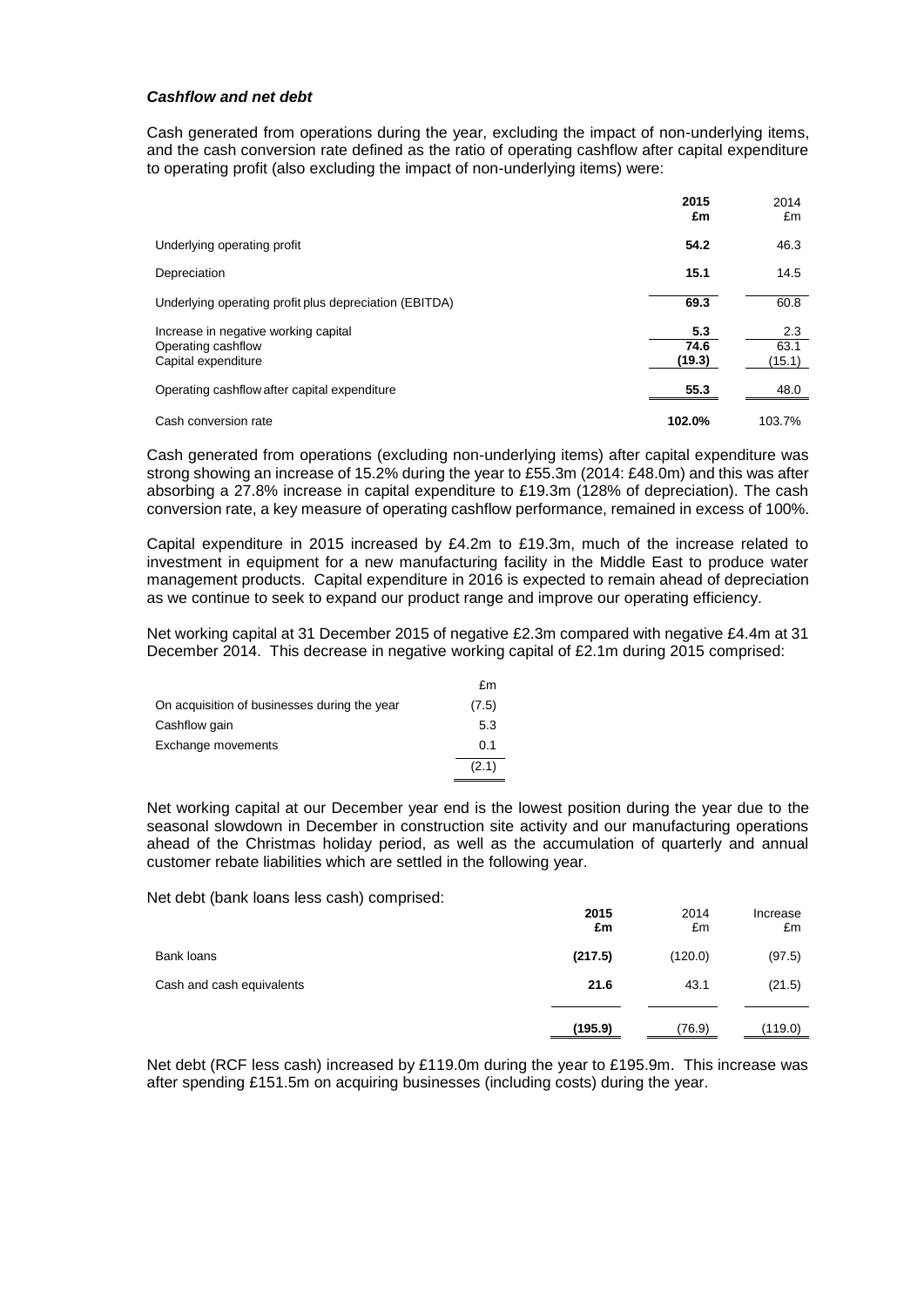At 31 December 2015 liquidity headroom (cash and undrawn committed banking facilities) was substantial and improved at £104.1m (2014: £83.1m). Whilst our immediate focus is on deleveraging following the Nuaire acquisition, and we expect net debt to EBITDA to reduce towards approximately 2 times by the end of the 2016 financial year due to the high cash generative nature of our business. This headroom enables us to continue to develop our acquisition pipeline and we continue to seek out compelling "bolt on" opportunities to accelerate growth in our strategic development areas.

# *Refinancing*

In August 2015 the Group cancelled its existing £120m term loan and £40m Revolving Credit Facility ("RCF") and entered into a new five year term £300m RCF to finance the acquisition of Nuaire. At 31 December £217.5m of the new RCF was drawn down.

The Group is subject to two financial covenants, at 31 December 2015 there was significant headroom:

| Covenant:                                                                                                                   | Covenant       | Position at 31<br>requirement December 2015 |
|-----------------------------------------------------------------------------------------------------------------------------|----------------|---------------------------------------------|
| <b>Interest cover</b> (EBIT:Net finance costs)<br>excluding debt issuance cost amortisation)<br>Leverage (EBITDA: Net debt) | >4:1<br>23.5:1 | 7.6:1<br>2.5:1                              |

# *Finance Costs*

Net underlying finance charges for the year of £6.2m were £2.5m lower than the prior year, despite higher year end net debt from acquisition financing, due to the full year benefit in 2015 of refinancing the 9.5% £150m Senior Secured Notes in April 2014 with bank loans at a significantly lower finance cost and improved terms of our new revolving credit facility from August 2015.

Interest is payable on the new RCF at LIBOR plus an interest rate margin ranging from 1.5% to 2.75%. The interest rate margin at 31 December 2015 was 2.25%.

In order to reduce exposure to future increases in interest rates the Group has entered into interest rate swaps at fixed rates ranging between 1.735% and 2.21% (excluding margin) with notional amounts hedged ranging from £60m to £91.7m over the period of the interest rate swaps.

The unrealised mark to market adjustment on these forward interest rate swaps at 31 December 2015 was £2.1m negative (2014: £2.4m negative), the movement in the mark to market adjustment during the year of £0.3m is included in the Group Statement of Comprehensive Income.

Non-underlying finance costs of £1.7m in 2015 related to the write off of unamortised issue costs incurred on our former and now refinanced term loan and RCF.

# *Taxation*

# *Underlying taxation:*

As noted in last year's Annual Report, the underlying tax rate (underlying tax : underlying profit before tax) for 2015 was expected to be close to the UK standard tax rate as the last of the benefit from brought forward non-trading losses was recognised in 2014. The underlying tax rate in 2015 was 19.2% (2014: 14.4%), slightly below the UK standard tax rate of 20.25% largely due to the benefit of patent box relief. The impact of our mainland European operations on the Group's tax charge is not significant.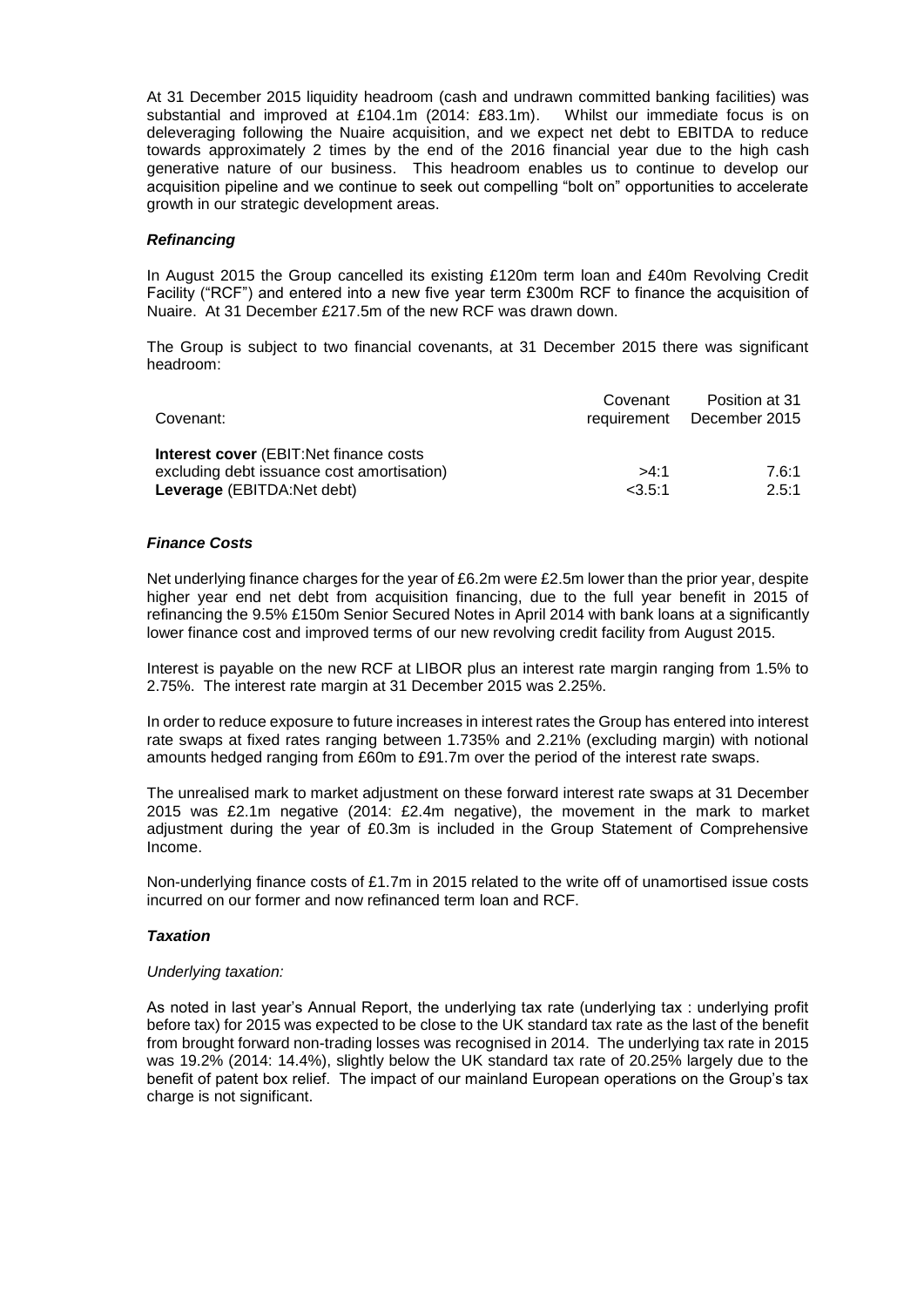## *Taxation on non-underlying items:*

The non-underlying taxation credit of £1.8m in 2015 included £1.0m relating to prior year items. Adjusting for the prior year items in 2015, the relatively low tax credit on non-underlying items in both years was because there was no taxation relief on the acquisition costs incurred in 2015 and limited taxation relief was available on listing costs in 2014.

# *Exchange Rates*

The Group is exposed to movements in exchange rates when translating the results of its mainland European operations from Euros to Sterling. Sterling appreciated further against the Euro during 2015 with the average exchange rate used for translation purposes moving from £1:€1.25 in 2014 to £1:€1.38 in 2015. The impact of this was £5.4m negative on revenue with no impact on operating profit.

Forward currency derivative contracts are classified as held for trading. There was an unrealised loss of £0.1m (included in financial liabilities) on these derivative contracts at 31 December 2015 (2014: £0.2m loss) resulting in an income statement credit of £0.1m during the year.

## *Earnings per share*

| 2014  |
|-------|
|       |
| 6.96  |
| 16.11 |
|       |

The impact of dilution is not significant

The movement in basic EPS is distorted by significant non-underlying items during both 2015 and 2014.

Adjusted EPS, which removes the impact of non-underlying items, improved by 21% in 2015 due to the improved operating result and reduced finance costs offset by an increase in the underlying tax rate as explained above.

# *Dividend*

The final dividend of 5.5 pence is being recommended for payment on 1 June 2016 to shareholders on the register at the close of business on 29 April 2016. The ex dividend date will be 28 April 2016.

Our dividend policy is to pay a minimum of 40% of the Group's annual underlying profit after tax. The Directors intend that the Group will pay the total annual dividend in two tranches, an interim dividend and a final dividend, to be announced at the time of announcement of the interim and preliminary results respectively in the approximate proportions of one-third and two-thirds, respectively. The Group may revise its dividend policy from time to time.

# *Pensions*

The Group does not have any defined benefit pension schemes and only has defined contribution pension arrangements in place. Pension costs for the year amounted to £1.7m (2014: £1.3m).

# *Acquisitions*

On 30 January 2015 the Group acquired 100% of the share capital of Surestop Limited, a company which manufactures and supplies a range of patented water mains switch-off devices. The cash consideration of £6.0m included payment for £0.8m for net cash at completion. Surestop has contributed revenue of £2.1m and £0.8m operating profit to the Group's result for 2015. If Surestop had been acquired on 1 January 2015 the Group's results for the tax year would have shown revenue of £353.1m and underlying operating profit of £54.2m.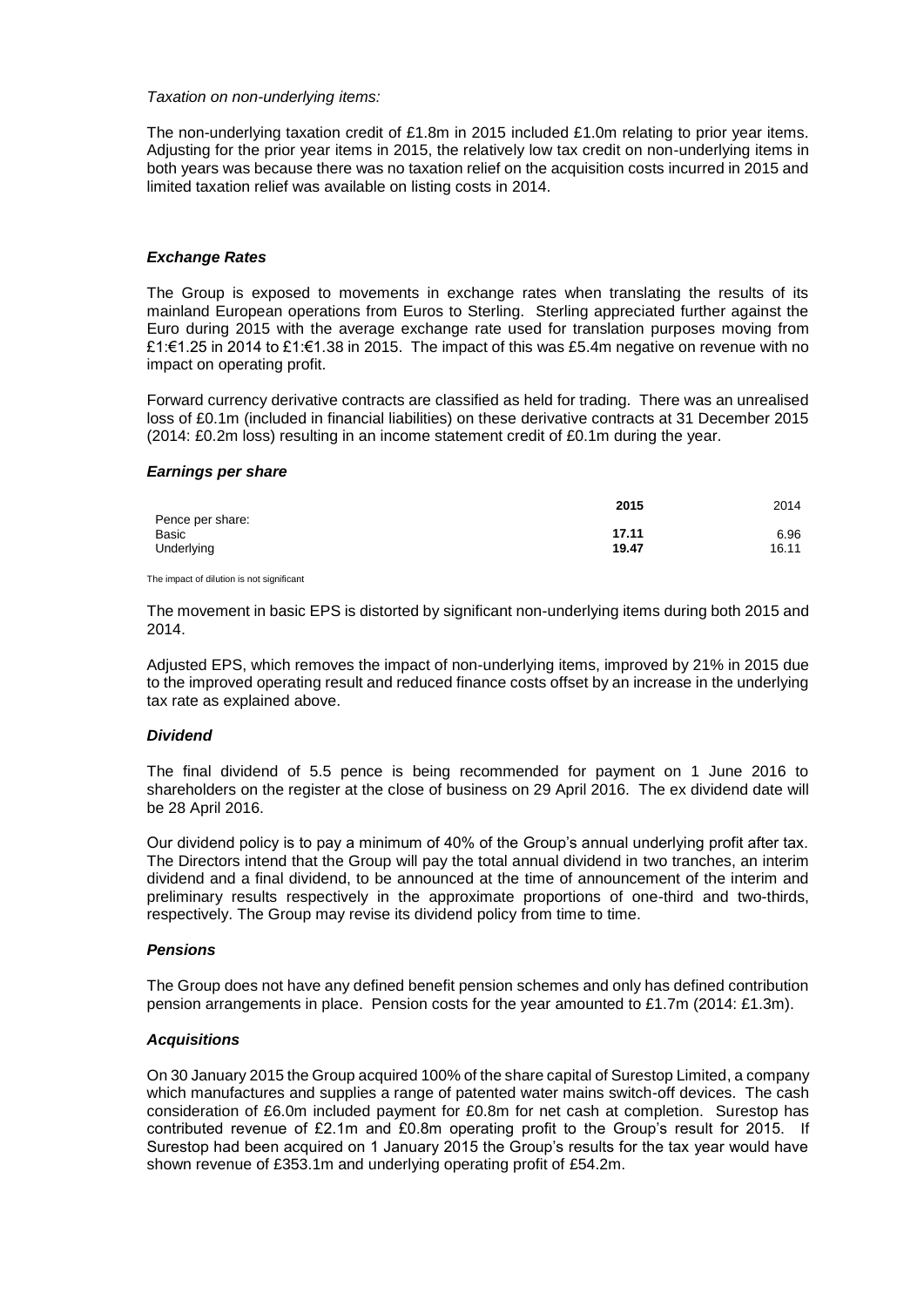On 18 August 2015 the Group acquired 100% of the share capital of a Nu-Oval Acquisitions 1 Limited ("Nuaire"), a leading provider of ventilation systems. The cash consideration of £149.2m included a payout of £4.9m for net cash at completion. Nuaire has contributed post acquisition revenue of £21.9m and £3.2m operating profit to the Group's result for 2015. If Nuaire had been acquired on 1 January 2015 the Group's results for the tax year would have shown revenue of £395.4m and underlying operating profit of £62.9m. Nuaire's results are allocated between Residential Piping Systems and Commercial and Infrastructure Piping Systems – UK in line with the market sectors they serve.

# *Principal risks and uncertainties*

The principal risks and uncertainties which could impact the Group are those detailed in the Group's Annual Report. These cover the Strategic, Financial and Operational Risks and have not changed significantly during the year.

# *Forward Looking Statements*

Certain statements in this full year report are forward looking. Although the Group believes that the expectations reflected in these forward looking statements are reasonable, we can give no assurance that these expectations will prove to have been correct. Because these statements contain risks and uncertainties, actual results may differ materially from those expressed or implied by these forward looking statements. We undertake no obligation to update any forward looking statements, whether as a result of new information, future events or otherwise.

# *Annual General Meeting*

The Annual General Meeting will be held at the Holiday Inn Doncaster, High Road, Warmsworth, Doncaster DN4 9JX at 10:30am on Wednesday 25 May 2016.

By order of the Board:

D G Hall<br>
Chief Executive Officer<br>
Chief Financial Officer Chief Executive Officer Chief Financial<br>31 March 2016 2016 31 March 2016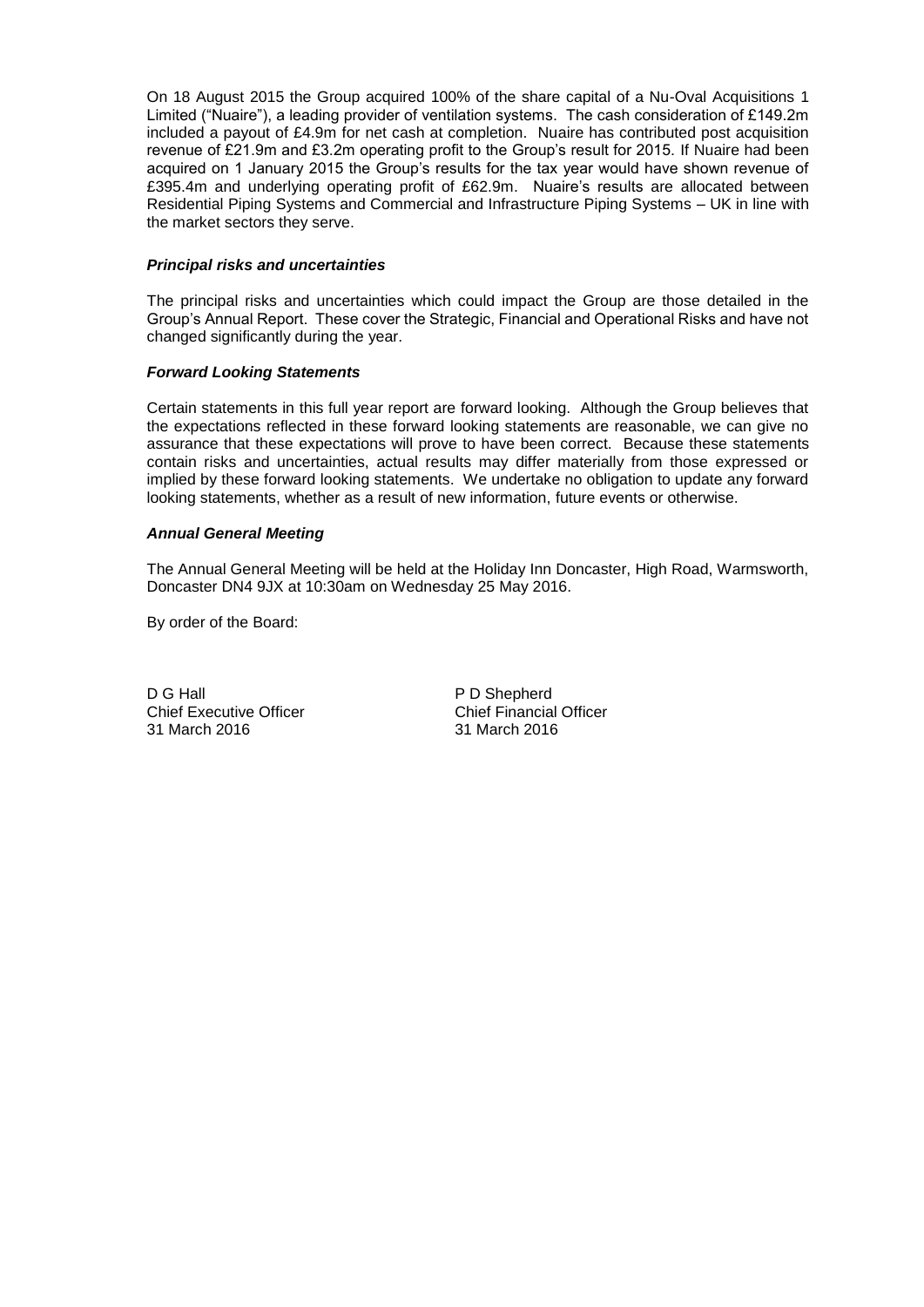# **Polypipe Group plc 2015 Preliminary results**

# **GROUP INCOME STATEMENT**

# **for the year ended 31 December 2015**

|                                                                         |                  |                         | 2015                      |                    |                         | 2014                      |             |
|-------------------------------------------------------------------------|------------------|-------------------------|---------------------------|--------------------|-------------------------|---------------------------|-------------|
|                                                                         | <b>Notes</b>     | <b>Underlying</b><br>£m | Non-<br>Underlying*<br>£m | <b>Total</b><br>£m | <b>Underlying</b><br>£m | Non-<br>Underlying*<br>£m | Total<br>£m |
| Revenue                                                                 | $\boldsymbol{2}$ | 352.9                   |                           | 352.9              | 327.0                   |                           | 327.0       |
| Cost of sales                                                           |                  | (210.0)                 |                           | (210.0)            | (202.4)                 | $\blacksquare$            | (202.4)     |
| <b>Gross profit</b>                                                     |                  | 142.9                   | ۰                         | 142.9              | 124.6                   | $\blacksquare$            | 124.6       |
| Selling and distribution costs                                          |                  | (56.4)                  |                           | (56.4)             | (49.8)                  |                           | (49.8)      |
| Administration expenses                                                 |                  | (32.3)                  | (2.0)                     | (34.3)             | (28.5)                  | (12.2)                    | (40.7)      |
| <b>Trading profit</b>                                                   |                  | 54.2                    | (2.0)                     | 52.2               | 46.3                    | (12.2)                    | 34.1        |
| Profit on sale of fixed assets                                          |                  |                         | 0.2                       | 0.2                |                         | 0.1                       | 0.1         |
| Amortisation of acquisition intangibles                                 |                  |                         | (3.0)                     | (3.0)              |                         |                           |             |
| <b>Operating profit</b>                                                 | $\mathbf{z}$     | 54.2                    | (4.8)                     | 49.4               | 46.3                    | (12.1)                    | 34.2        |
| Finance revenue                                                         | 4                | 0.1                     |                           | 0.1                | 0.2                     |                           | 0.2         |
| Finance costs                                                           | 4                | (6.3)                   | (1.7)                     | (8.0)              | (8.9)                   | (8.6)                     | (17.5)      |
| <b>Profit before tax</b>                                                |                  | 48.0                    | (6.5)                     | 41.5               | 37.6                    | (20.7)                    | 16.9        |
| Taxation                                                                | 5                | (9.2)                   | 1.8                       | (7.4)              | (5.4)                   | 2.4                       | (3.0)       |
| Profit for the year attributable to the<br>owners of the parent company |                  | 38.8                    | (4.7)                     | 34.1               | 32.2                    | (18.3)                    | 13.9        |
| Basic earnings per share (pence)                                        | 6                | 19.47                   |                           | 17.11              | 16.11                   |                           | 6.96        |
| Diluted earnings per share (pence)                                      | 6                | 19.42                   |                           | 17.07              | 16.10                   |                           | 6.95        |
| Dividend per share (pence) - Interim                                    | 7                |                         |                           | 2.30               |                         |                           | 1.50        |
| Dividend per share (pence) - Final                                      | $\overline{7}$   |                         |                           | 5.50               |                         |                           | 3.00        |
| <b>Total</b>                                                            |                  |                         |                           | 7.80               |                         |                           | 4.50        |

\* Note 3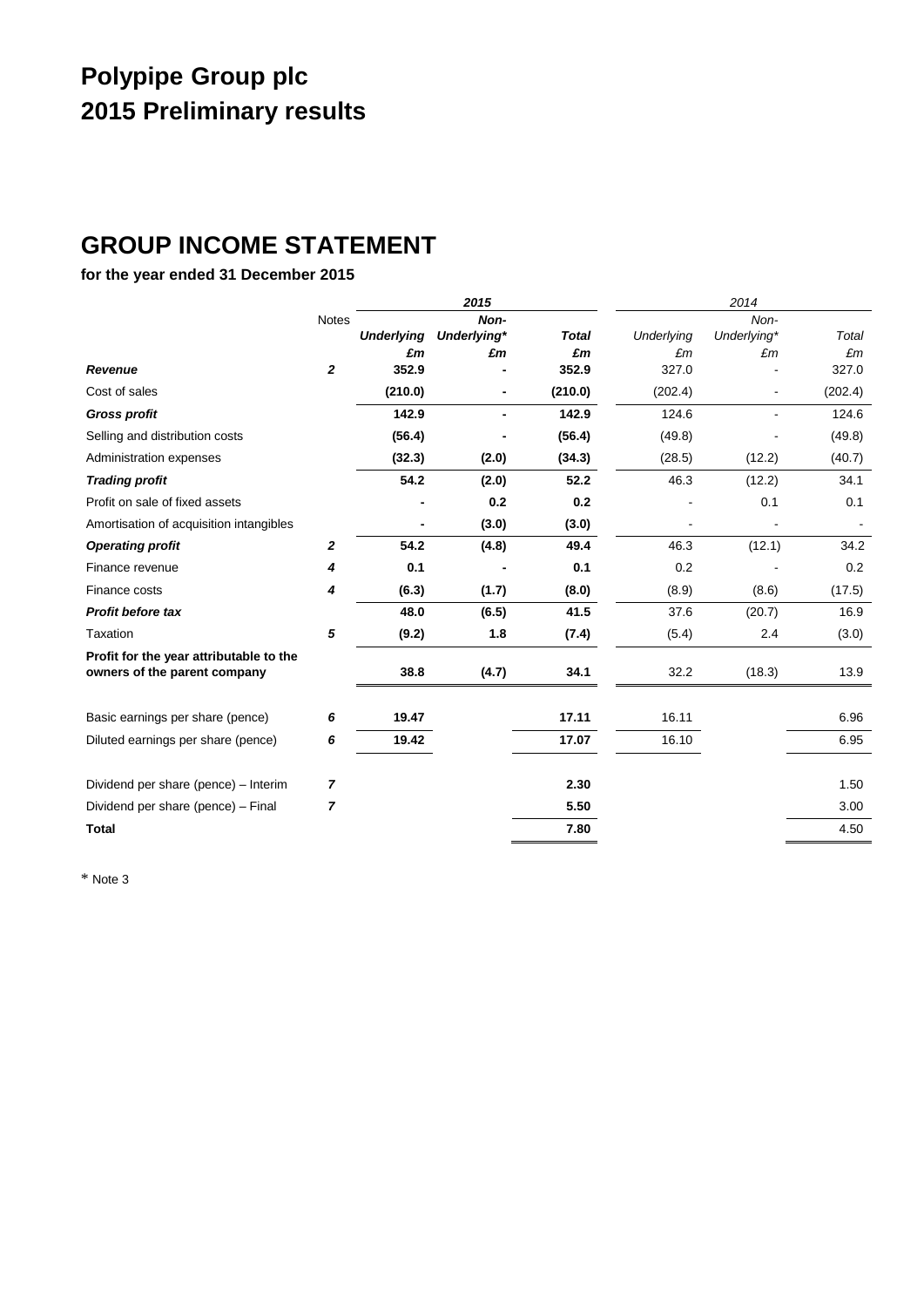# **GROUP STATEMENT OF COMPREHENSIVE INCOME**

**for the year ended 31 December 2015**

|                                                                                 | 2015  | 2014  |
|---------------------------------------------------------------------------------|-------|-------|
|                                                                                 | £m    | £m    |
| Profit for the year                                                             | 34.1  | 13.9  |
| Other comprehensive income:                                                     |       |       |
| Items which will be reclassified subsequently to profit and<br>loss:-           |       |       |
| Exchange differences on translation of foreign operations                       | (0.8) | (1.1) |
| Effective portion of changes in fair value of interest rate swap<br>derivative  | 0.3   | (2.4) |
| Tax relating to items that may be reclassified                                  | (0.1) | 0.5   |
| Other comprehensive income for the year net of tax                              | (0.6) | (3.0) |
| Total comprehensive income for the year attributable to<br>owners of the parent | 33.5  | 10.9  |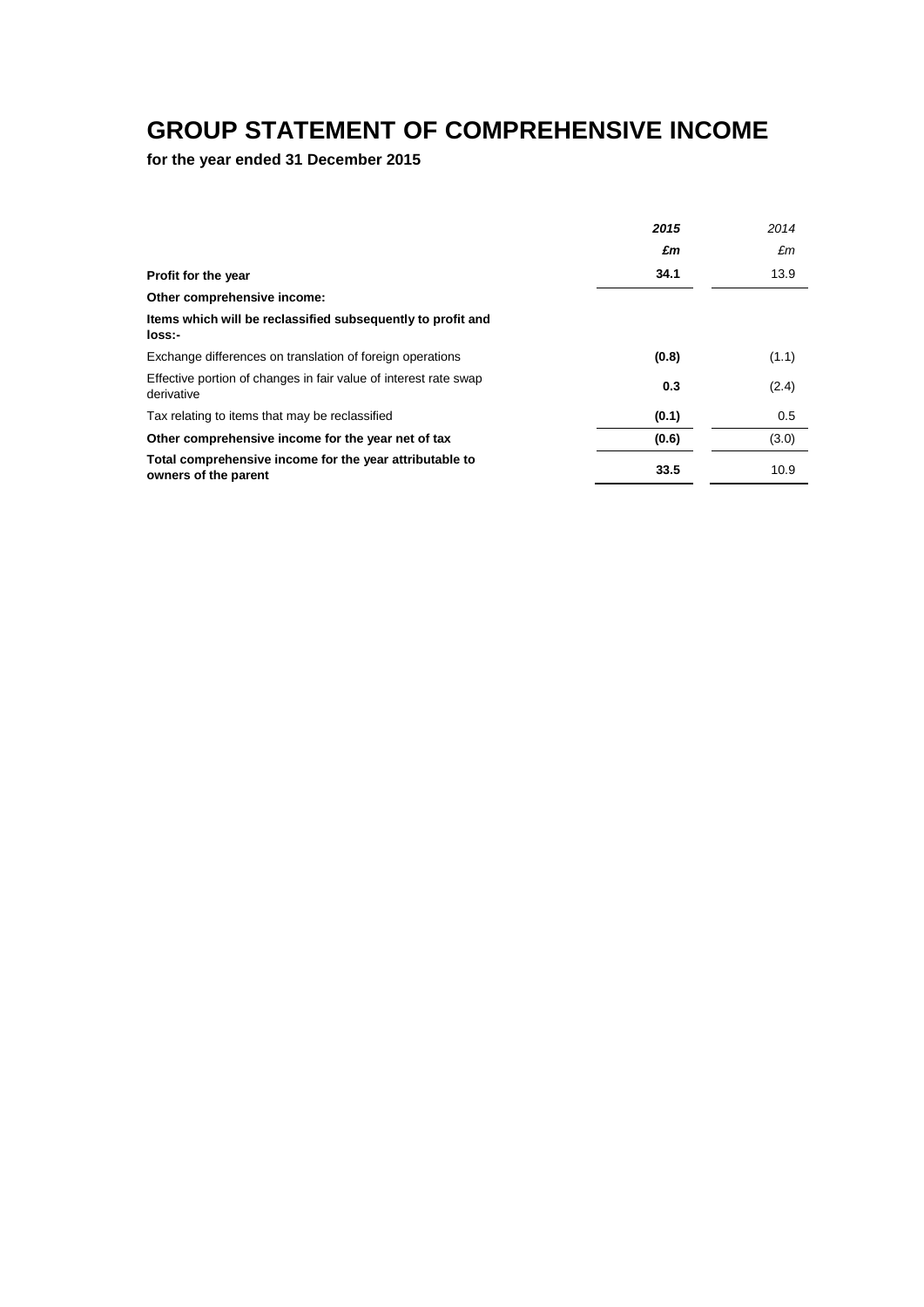# **GROUP BALANCE SHEET**

**at 31 December 2015**

|                                        | <b>Notes</b> | 31 December<br>2015 | 31 December<br>2014 |
|----------------------------------------|--------------|---------------------|---------------------|
|                                        |              | £m                  | £m                  |
| <b>Non-current assets</b>              |              |                     |                     |
| Property, plant and equipment          | 8            | 98.1                | 89.2                |
| Intangible assets                      | 9            | 378.4               | 235.0               |
| <b>Total non-current assets</b>        |              | 476.5               | 324.2               |
| <b>Current assets</b>                  |              |                     |                     |
| Inventories                            |              | 47.5                | 39.9                |
| Trade and other receivables            |              | 30.5                | 20.9                |
| Cash and cash equivalents              |              | 21.6                | 43.1                |
| <b>Total current assets</b>            |              | 99.6                | 103.9               |
| <b>Total assets</b>                    |              | 576.1               | 428.1               |
| <b>Current liabilities</b>             |              |                     |                     |
| Trade and other payables               |              | (80.3)              | (65.2)              |
| Other financial liabilities            | 11           | (2.2)               | (2.6)               |
| Income tax payable                     |              | (4.7)               | (2.0)               |
| <b>Total current liabilities</b>       |              | (87.2)              | (69.8)              |
| <b>Non-current liabilities</b>         |              |                     |                     |
| Loans and borrowings                   | 11           | (215.9)             | (118.0)             |
| Other liabilities                      |              | (2.0)               | (1.7)               |
| Deferred tax liability                 |              | (10.0)              | (0.9)               |
| <b>Total non-current liabilities</b>   |              | (227.9)             | (120.6)             |
| <b>Total liabilities</b>               |              | (315.1)             | (190.4)             |
| Net assets                             |              | 261.0               | 237.7               |
| <b>Capital and reserves</b>            |              |                     |                     |
| Equity share capital                   |              | 0.2                 | 0.2                 |
| Capital redemption reserve             |              | $1.1$               | 1.1                 |
| Treasury shares                        |              | (1.7)               | (1.7)               |
| Hedging reserve                        |              | (1.7)               | (1.9)               |
| Foreign currency retranslation reserve |              | (2.5)               | (1.7)               |
| Retained earnings                      |              | 265.6               | 241.7               |
| <b>Total equity</b>                    |              | 261.0               | 237.7               |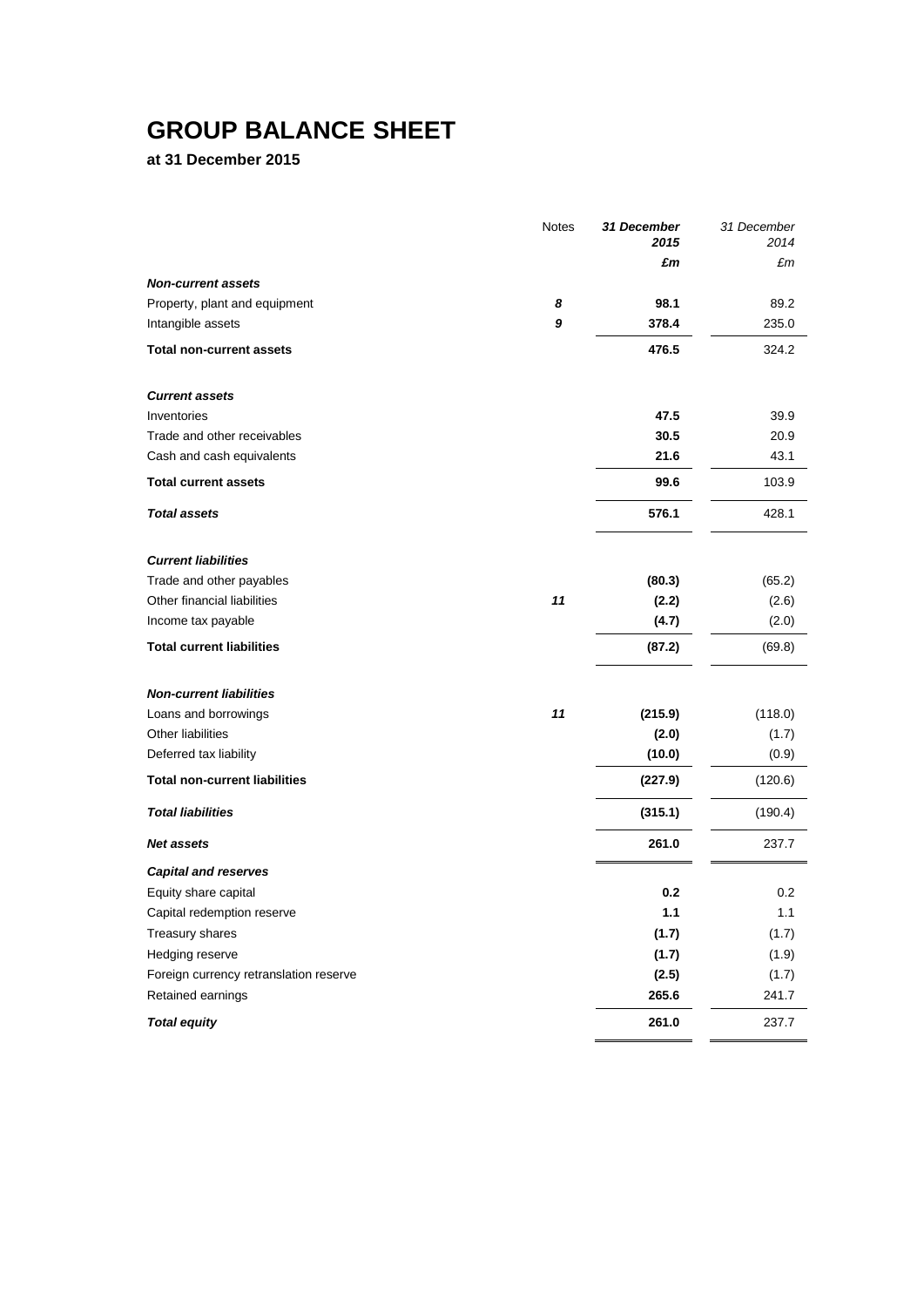# **GROUP STATEMENT OF CHANGES IN EQUITY**

**for the year ended 31 December 2015**

|                                                                | <b>Share</b><br>capital | <b>Capital</b><br>redemption<br>reserve | <b>Treasury</b><br>shares | reserve | <b>Hedging Foreign currency</b><br>retranslation<br>reserve | <b>Retained</b><br>earnings | <b>Total</b><br>equity |
|----------------------------------------------------------------|-------------------------|-----------------------------------------|---------------------------|---------|-------------------------------------------------------------|-----------------------------|------------------------|
|                                                                | £m                      | £m                                      | £m                        | £m      | £m                                                          | £m                          | £m                     |
| At 31 December 2013                                            | 1.3                     |                                         |                           |         | (0.6)                                                       | 230.7                       | 231.4                  |
| Profit for the year                                            |                         |                                         |                           |         |                                                             | 13.9                        | 13.9                   |
| Other comprehensive<br>expense                                 |                         |                                         |                           | (1.9)   | (1.1)                                                       |                             | (3.0)                  |
| <b>Total comprehensive</b><br>(expense)/income for the<br>year |                         |                                         |                           | (1.9)   | (1.1)                                                       | 13.9                        | 10.9                   |
| Dividends paid                                                 |                         |                                         |                           |         |                                                             | (3.0)                       | (3.0)                  |
| Purchase of treasury shares                                    |                         |                                         | (1.7)                     |         |                                                             |                             | (1.7)                  |
| Share-based payments                                           |                         |                                         |                           |         |                                                             | 0.1                         | 0.1                    |
| Cancellation of deferred<br>shares                             | (1.1)                   | 1.1                                     |                           |         |                                                             |                             |                        |
| At 31 December 2014                                            | 0.2                     | 1.1                                     | (1.7)                     | (1.9)   | (1.7)                                                       | 241.7                       | 237.7                  |
| Profit for the year                                            |                         |                                         |                           |         |                                                             | 34.1                        | 34.1                   |
| Other comprehensive<br>income/(expense)                        |                         |                                         | -                         | 0.2     | (0.8)                                                       |                             | (0.6)                  |
| <b>Total comprehensive</b><br>income/(expense) for the<br>year |                         |                                         |                           | 0.2     | (0.8)                                                       | 34.1                        | 33.5                   |
|                                                                |                         |                                         |                           |         |                                                             | (10.6)                      | (10.6)                 |
| Dividends paid<br>Share-based payments                         |                         |                                         |                           |         |                                                             | 0.4                         | 0.4                    |
| At 31 December 2015                                            | 0.2                     | 1.1                                     |                           |         |                                                             | 265.6                       | 261.0                  |
|                                                                |                         |                                         | (1.7)                     | (1.7)   | (2.5)                                                       |                             |                        |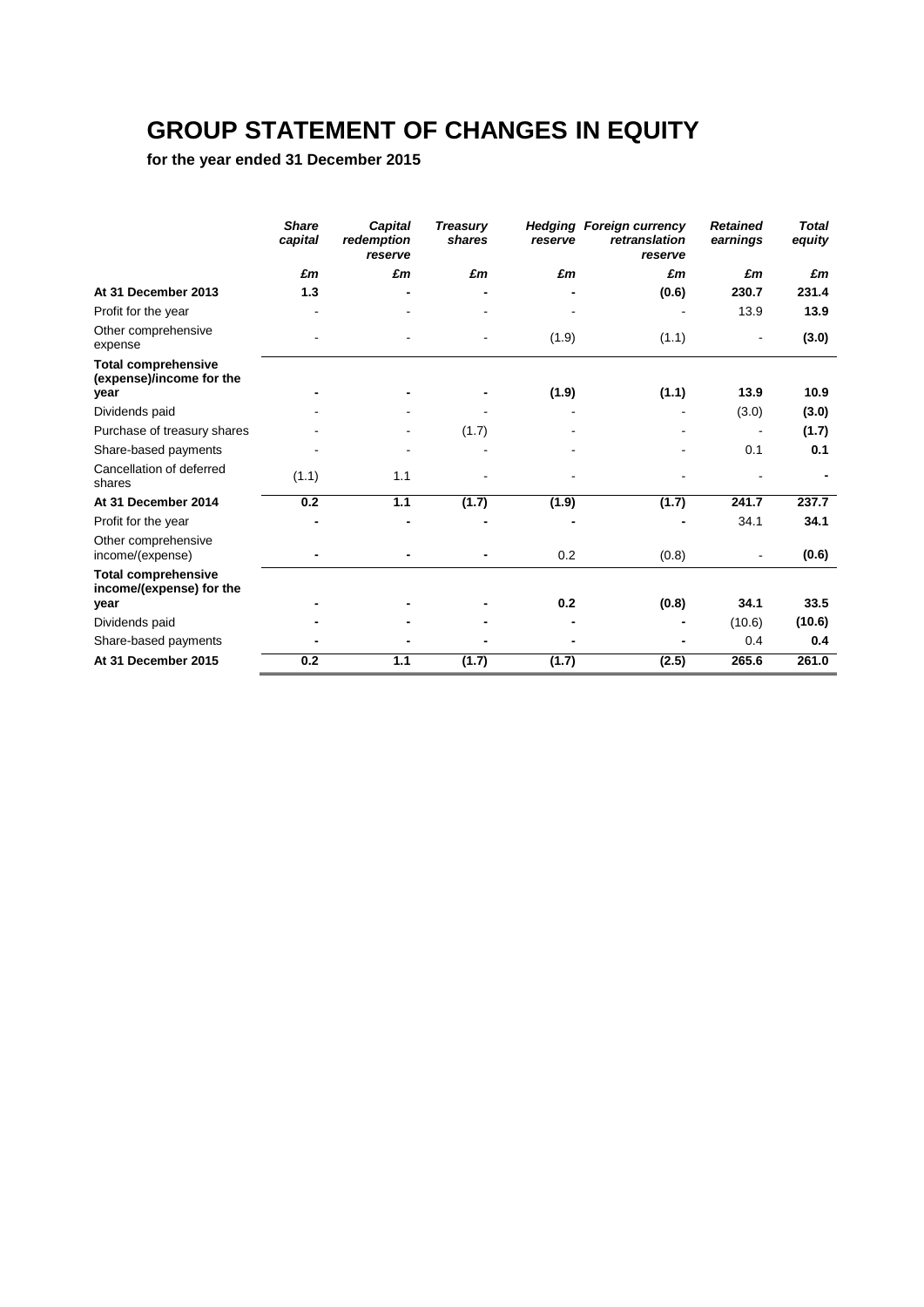# **GROUP CASH FLOW STATEMENT**

**for the year ended 31 December 2015**

|                                                           | 2015    | 2014    |
|-----------------------------------------------------------|---------|---------|
|                                                           | £m      | £m      |
| <b>Operating activities</b>                               |         |         |
| Profit for the year before tax                            | 41.5    | 16.9    |
| Add back net financing costs                              | 7.9     | 17.3    |
| <b>Operating profit</b>                                   | 49.4    | 34.2    |
| Non cash items:                                           |         |         |
| Gain on disposal of property, plant and equipment         | (0.2)   | (0.1)   |
| Non-underlying exceptional items - listing costs expensed |         | 12.2    |
| - listing costs paid                                      |         | (12.5)  |
| - amortisation of acquisition intangibles                 | 3.0     |         |
| Depreciation                                              | 15.1    | 14.5    |
| Operating cash flow before movement in working capital    | 67.3    | 48.3    |
| Movement in working capital:                              |         |         |
| Receivables                                               | 1.6     | (0.2)   |
| Payables                                                  | 5.6     | 4.0     |
| Inventories                                               | (1.9)   | (1.5)   |
| Cash generated from operations                            | 72.6    | 50.6    |
| Income tax paid                                           | (5.2)   | (3.7)   |
| Net cash flows from operating activities                  | 67.4    | 46.9    |
| <b>Investing activities</b>                               |         |         |
| Interest received                                         | 0.1     | 0.2     |
| Proceeds from disposal of property, plant and equipment   | 0.4     | 0.2     |
| Acquisition of businesses - purchase consideration        | (155.2) | (0.3)   |
| - cash at acquisition                                     | 5.7     |         |
| Purchase of property, plant and equipment                 | (19.3)  | (15.1)  |
| Net cash flow used in investing activities                | (168.3) | (15.0)  |
| <b>Financing activities</b>                               |         |         |
| Repayment of Senior Secured Notes                         |         | (150.0) |
| New bank loans                                            | 148.5   | 120.0   |
| Bank loan repayment                                       | (51.0)  |         |
| Purchase of own shares                                    |         | (1.7)   |
| Interest paid                                             | (5.8)   | (10.6)  |
| Dividend paid                                             | (10.6)  | (3.0)   |
| Refinancing costs                                         | (1.7)   | (9.4)   |
| Net cash flows from financing activities                  | 79.4    | (54.7)  |
| Net decrease in cash and cash equivalents                 | (21.5)  | (22.8)  |
| Cash and cash equivalents at 1 January                    | 43.1    | 65.9    |
| Cash and cash equivalents at 31 December                  | 21.6    | 43.1    |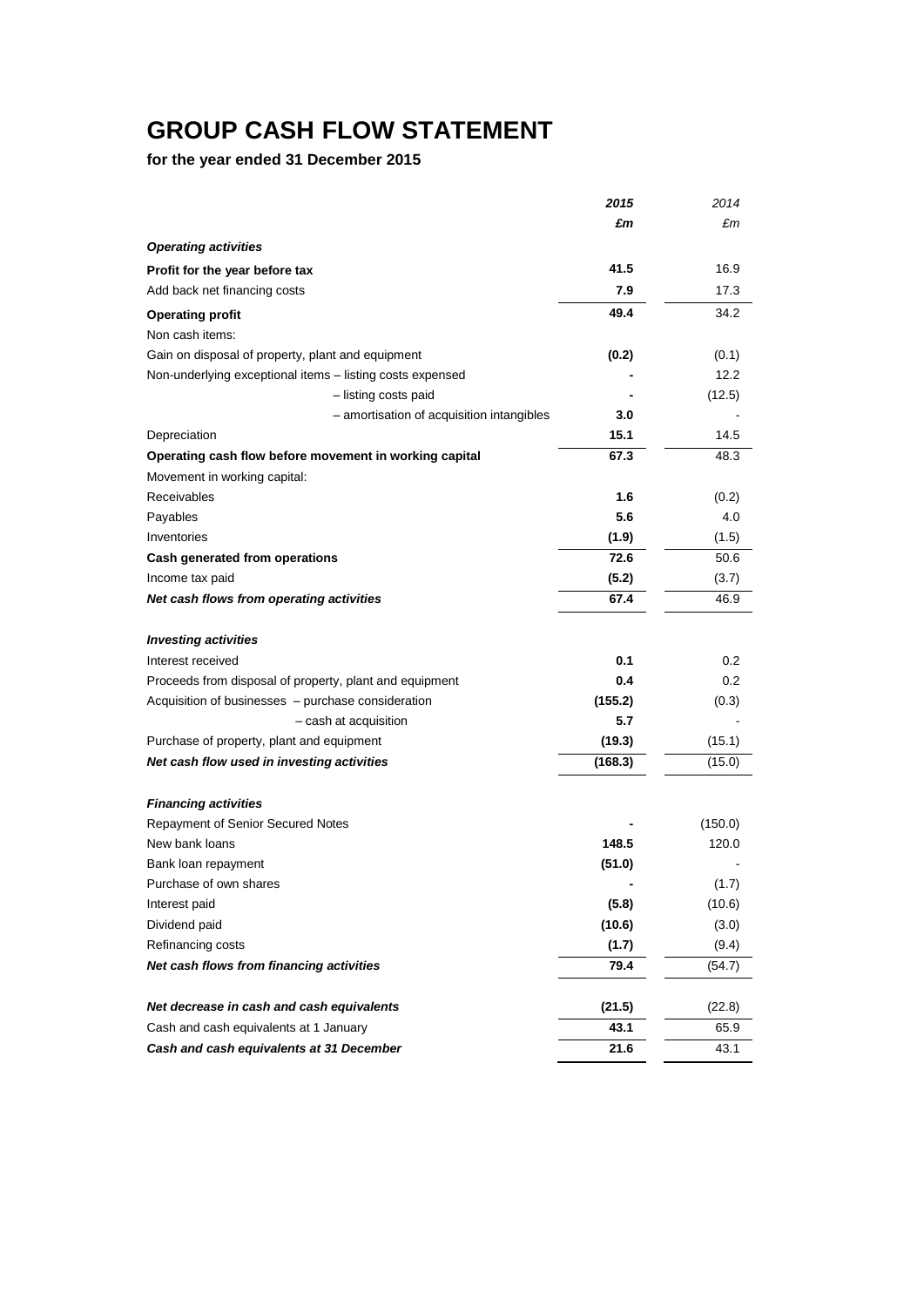# **NOTES TO THE COMPANY FINANCIAL STATEMENTS**

**For the year ended 31 December 2015**

### **1. Basis of preparation**

The preliminary results for the year ended 31 December 2015 have been prepared in accordance with the recognition and measurement requirements of International Financial Reporting Standards ("IFRS") as endorsed by the European Union regulations as they apply to the financial statements of the Group for the year ended 31 December 2015. Whilst the financial information included in this preliminary announcement has been computed in accordance with the recognition and measurement requirements of IFRS, this announcement does not itself contain sufficient information to comply with IFRS. The accounting policies adopted are consistent with those of the previous year.

The financial information set out in this announcement does not constitute the statutory accounts for the Group within the meaning of Section 435 of the Companies Act 2006. The statutory accounts for the year ended 31 December 2014 have been filed with the Registrar of Companies. The statutory accounts for the year ended 31 December 2015 will be filed in due course. The auditors' report on these accounts was not qualified or modified and did not contain any statement under sections 498(2) or (3) of the Companies Act 2006 or any preceding legislation.

Each of the Directors confirms that, to the best of their knowledge, the financial statements, prepared in accordance with IFRS as adopted by EU standards, give a true and fair view of the assets, liabilities, financial position and profit or loss of the Group and the undertakings included in the consolidation taken as a whole; and the Group Results, Chief Executive Review and Financial Review includes a fair review of the development and performance of the business and the position of the Group and the undertakings included in the consolidation taken as a whole, together with a description of the principal risks and uncertainties that they face.

## **2. Segment information**

The Group has three reporting segments - Residential Piping Systems (all UK by origin) and Commercial and Infrastructure Piping Systems (UK) and Commercial and Infrastructure (Mainland Europe).

| <b>Underlying</b><br><b>Result</b><br>Result<br><b>Revenue</b><br>result*<br>Revenue<br>£m<br>£m<br>£m<br>£m<br>£m<br><b>Residential Piping</b><br>182.6<br>33.0<br>32.8<br>173.3<br>28.5<br>Systems<br>Commercial &<br>Infrastructure Piping<br>131.5<br>20.1<br>111.1<br>17.0<br>20.2<br>Systems (UK) |                   |
|---------------------------------------------------------------------------------------------------------------------------------------------------------------------------------------------------------------------------------------------------------------------------------------------------------|-------------------|
|                                                                                                                                                                                                                                                                                                         | <b>Underlying</b> |
|                                                                                                                                                                                                                                                                                                         | result*           |
|                                                                                                                                                                                                                                                                                                         | £m                |
|                                                                                                                                                                                                                                                                                                         |                   |
|                                                                                                                                                                                                                                                                                                         | 28.4              |
|                                                                                                                                                                                                                                                                                                         |                   |
|                                                                                                                                                                                                                                                                                                         |                   |
|                                                                                                                                                                                                                                                                                                         | 17.0              |
| (10.2)<br>(9.6)<br>Inter segment sales                                                                                                                                                                                                                                                                  |                   |
| 303.9<br>53.2<br>52.9<br>274.8<br>45.5<br><b>UK Operations</b>                                                                                                                                                                                                                                          | 45.4              |
| Commercial &                                                                                                                                                                                                                                                                                            |                   |
| Infrastructure Piping                                                                                                                                                                                                                                                                                   |                   |
| Systems (Mainland                                                                                                                                                                                                                                                                                       |                   |
| 1.2<br>1.3<br>50.4<br>53.9<br>0.9<br>Europe)                                                                                                                                                                                                                                                            | 0.9               |
| (1.4)<br>(1.7)<br>Inter segment sales                                                                                                                                                                                                                                                                   |                   |
| Non-underlying group                                                                                                                                                                                                                                                                                    |                   |
| (5.0)<br>(12.2)<br>items<br>$\blacksquare$                                                                                                                                                                                                                                                              |                   |
| 54.2<br>352.9<br>49.4<br>327.0<br>34.2<br><b>Total Group</b>                                                                                                                                                                                                                                            | 46.3              |
| (7.9)<br>(17.3)<br>(6.2)<br>Net finance costs                                                                                                                                                                                                                                                           | (8.7)             |
| 41.5<br>48.0<br>16.9<br>Profit before taxation                                                                                                                                                                                                                                                          | 37.6              |

### **Geographical analysis**

|                        | 2015  | 2014  |
|------------------------|-------|-------|
| Revenue by destination | £m    | £m    |
| <b>UK</b>              | 276.7 | 253.3 |
| <b>Rest of Europe</b>  | 54.2  | 56.9  |
| Rest of World          | 22.0  | 16.8  |
| Total - Group          | 352.9 | 327.0 |

**\***The underlying result excludes non-underlying items – see note 3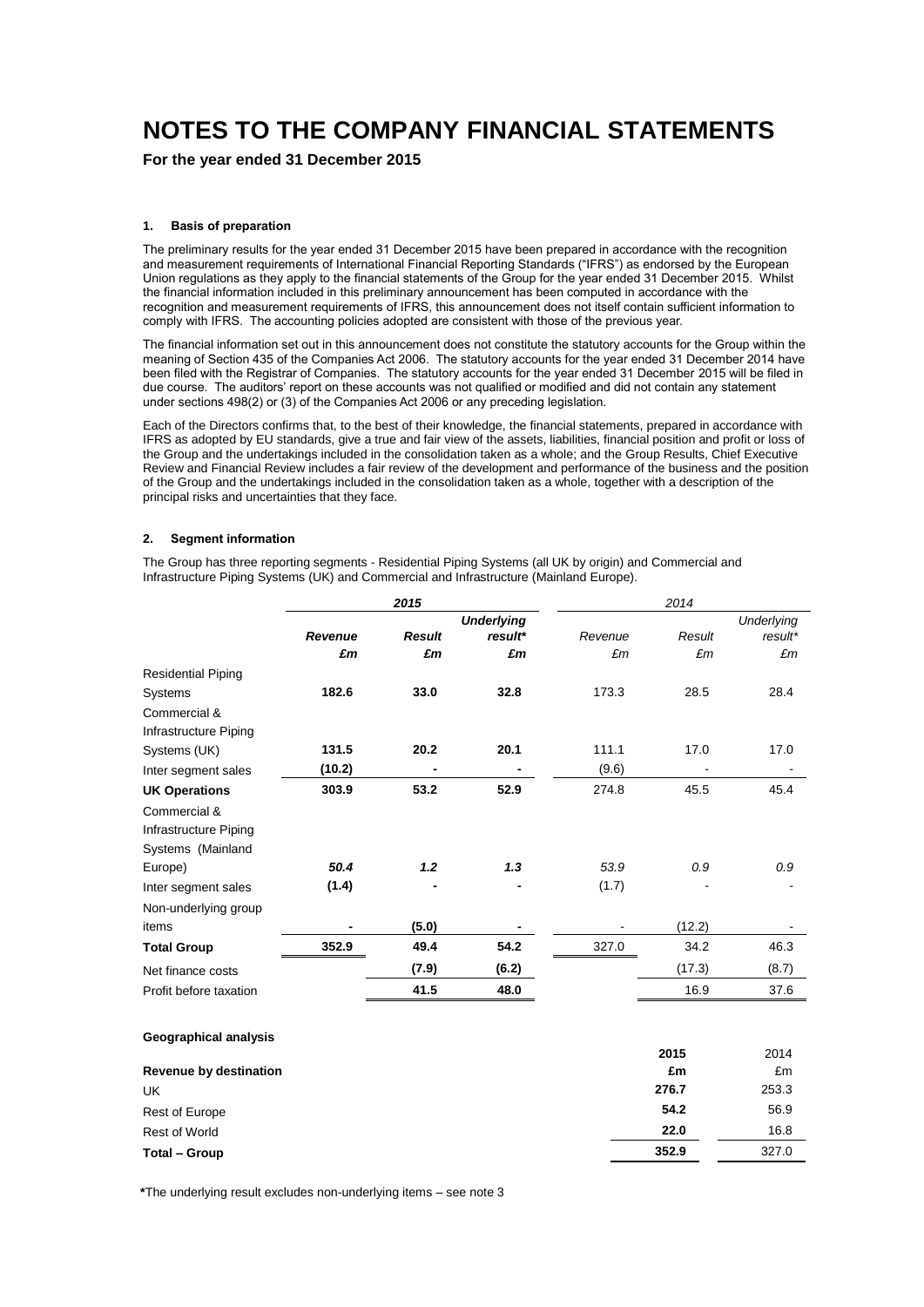# **3. Non-underlying items**

Non-underlying items comprised:

|                                           | 2015         |            |            | 2014  |       |            |
|-------------------------------------------|--------------|------------|------------|-------|-------|------------|
|                                           | <b>Gross</b> | <b>Tax</b> | <b>Net</b> | Gross | Tax   | <b>Net</b> |
|                                           | £m           | £m         | £m         | £m    | £m    | £m         |
| <b>Administration expenses:</b>           |              |            |            |       |       |            |
| Acquisition costs                         | 2.0          |            | 2.0        |       |       |            |
| Listing costs                             |              |            |            | 12.2  | (0.2) | 12.0       |
| Profit on sale of property, plant and     |              |            |            |       |       |            |
| equipment:                                | (0.2)        |            | (0.2)      | (0.1) |       | (0.1)      |
| Amortisation of acquired intangible       |              |            |            |       |       |            |
| assets:                                   | 3.0          | (0.5)      | 2.5        |       |       |            |
| <b>Finance costs:</b>                     |              |            |            |       |       |            |
| Senior secured notes early settlement fee |              |            |            | 7.2   | (1.5) | 5.7        |
| Unamortised debt issue costs written off  | 1.7          | (0.3)      | 1.4        | 1.4   | (0.3) | 1.1        |
| Taxation:                                 |              |            |            |       |       |            |
| Prior year corporation tax                |              | (0.8)      | (0.8)      |       | (0.4) | (0.4)      |
| Effect of tax rate changes on prior year  |              |            |            |       |       |            |
| deferred tax liability                    |              | (0.2)      | (0.2)      |       |       |            |
| Total non-underlying items                | 6.5          | (1.8)      | 4.7        | 20.7  | (2.4) | 18.3       |

## **4. Net Finance Costs**

|     | 2015                                         |                                   |                                         | 2014                                  |                         |
|-----|----------------------------------------------|-----------------------------------|-----------------------------------------|---------------------------------------|-------------------------|
|     | Non-                                         |                                   |                                         | Non-                                  | Total                   |
|     |                                              |                                   |                                         |                                       | £m                      |
|     |                                              |                                   |                                         |                                       | 0.2                     |
|     |                                              |                                   |                                         |                                       | 0.2                     |
|     |                                              |                                   |                                         |                                       |                         |
|     |                                              |                                   |                                         |                                       |                         |
|     |                                              |                                   | 5.5                                     |                                       | 5.5                     |
| 5.4 |                                              | 5.4                               | 2.4                                     |                                       | 2.4                     |
|     |                                              |                                   |                                         |                                       |                         |
| 0.4 |                                              | 0.4                               | 0.6                                     |                                       | 0.6                     |
| 0.5 |                                              | 0.5                               | 0.4                                     |                                       | 0.4                     |
|     |                                              |                                   |                                         |                                       |                         |
|     |                                              |                                   |                                         | 7.2                                   | 7.2                     |
|     |                                              |                                   |                                         |                                       |                         |
|     |                                              |                                   |                                         |                                       |                         |
|     |                                              |                                   |                                         |                                       |                         |
|     | 1.7                                          | 1.7                               |                                         | 1.4                                   | 1.4                     |
| 6.3 | 1.7                                          | 8.0                               | 8.9                                     | 8.6                                   | 17.5                    |
|     |                                              |                                   |                                         |                                       | 17.3                    |
|     | <b>Underlying</b><br>£m<br>0.1<br>0.1<br>6.2 | underlying<br>£m<br>٠<br>٠<br>1.7 | <b>Total</b><br>£m<br>0.1<br>0.1<br>7.9 | Underlying<br>£m<br>0.2<br>0.2<br>8.7 | underlying<br>£m<br>8.6 |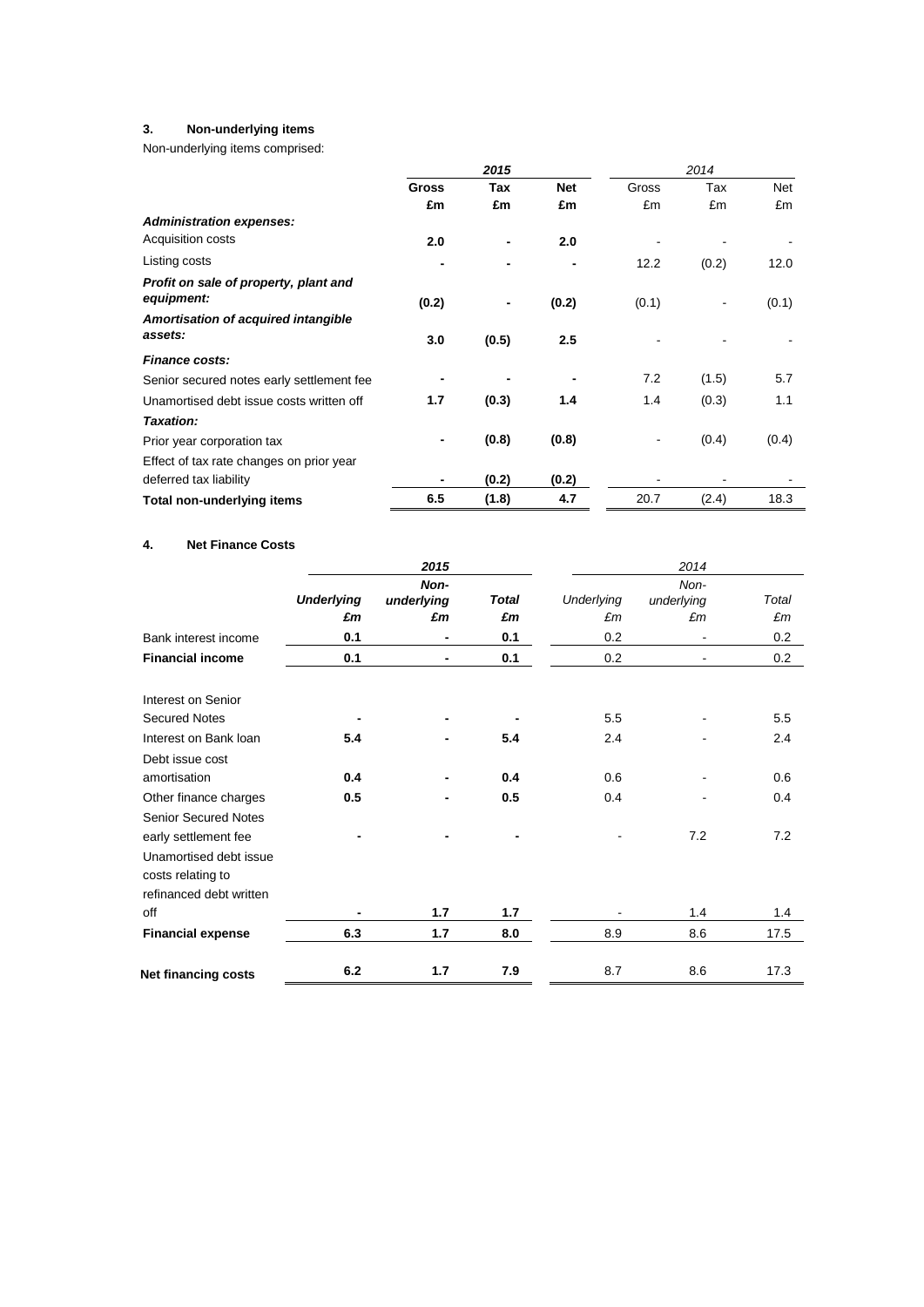### **5. Taxation**

### *(a) Tax charged in the income statement*

|                                                   | 2015  | 2014  |
|---------------------------------------------------|-------|-------|
|                                                   | £m    | £m    |
| Current income tax:                               |       |       |
| UK corporation tax                                | 8.0   | 3.7   |
| Overseas tax                                      | 0.2   |       |
| Current income tax charge                         | 8.2   | 3.7   |
| Adjustment in respect of prior years              | (0.8) | (0.4) |
| Total current income tax                          | 7.4   | 3.3   |
| Deferred tax:                                     |       |       |
| Origination and reversal of temporary differences | 0.1   | (0.1) |
| Effect of changes in tax rates                    | (0.1) |       |
| Overseas taxation                                 |       | (0.2) |
| <b>Total deferred tax</b>                         |       | (0.3) |
| Tax expense in the income statement               | 7.4   | 3.0   |

Details of the non-underlying tax credit of £1.8m (2014: £2.4m) are set out in note 3.

### *(b) Reconciliation of the total tax charge*

A reconciliation between the tax expense and the product of accounting profit multiplied by the United Kingdom's standard tax rate for the years ended 31 December 2015 and 2014 is as follows:

|                                                                | 2015  | 2014  |
|----------------------------------------------------------------|-------|-------|
|                                                                | £m    | £m    |
|                                                                |       |       |
| Accounting profit before tax                                   | 41.5  | 16.9  |
|                                                                |       |       |
| Accounting profit multiplied by the UK standard rate of tax of |       |       |
| 20.25% (2014: 21.49%)                                          | 8.4   | 3.6   |
| Expenses not deductible for corporation tax                    | 0.8   | 4.5   |
| Non-taxable income                                             | (0.4) | (1.8) |
| Utilisation of tax losses                                      |       | (2.5) |
| Adjustments in respect of current income tax of previous years | (0.8) | (0.4) |
| Effective patent box rate adjustment                           | (0.4) | (0.3) |
| Effects of changes in tax rate                                 | (0.2) | (0.1) |
| Total tax expense reported in the income statement             | 7.4   | 3.0   |

The effective rate for the full year is 17.8% (2014: 17.8%). If the impact of non-underlying costs is excluded, the underlying tax rate would be 19.2% (2014: 14.4%).

### *(c) Deferred Tax*

The deferred tax included in the Group balance sheet is as follows:

|                                              | 2015 | 2014  |
|----------------------------------------------|------|-------|
|                                              | £m   | £m    |
| Deferred tax liability                       |      |       |
| Short term timing differences                | 8.3  | (0.3) |
| Capital allowances in excess of depreciation | 1.7  | 2.2   |
| Tax losses carried forward                   | -    | (1.0) |
|                                              | 10.0 | 0.9   |

The increase in the deferred tax liability during the year of £9.1m relates to businesses acquired as shown in Note 10.

The Group offsets tax assets and liabilities if and only if it has a legally enforceable right to set off current tax assets and current tax liabilities and the deferred tax assets and deferred tax liabilities relate to income taxes levied by the same tax authority.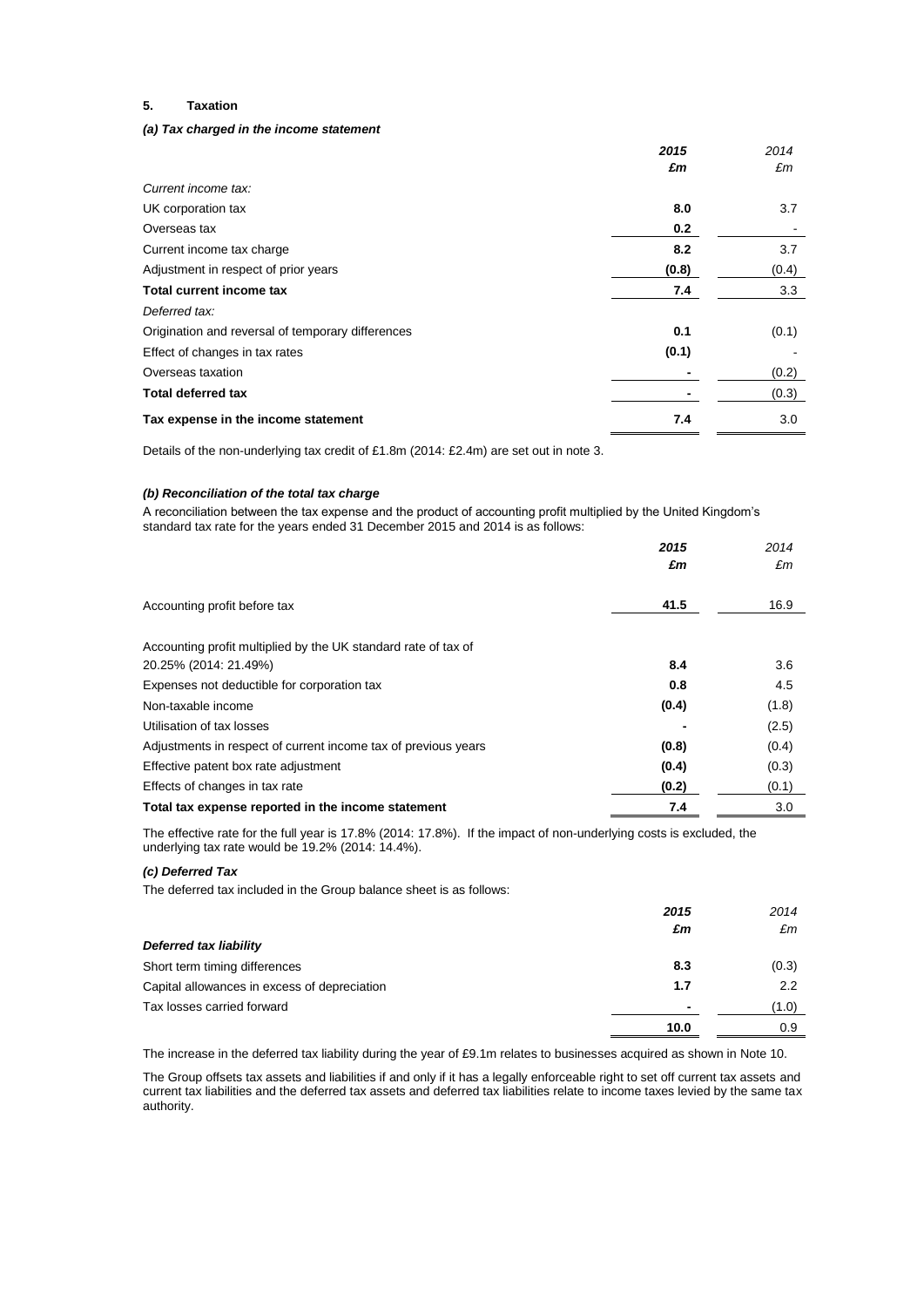### *(d) Change in Corporation Tax rate*

The Chancellor has announced that the main UK corporation tax rate will be reduced from the current rate of 20% which was applied from 1 April 2015, to 19% from 1 April 2017 and 18% from 1 April 2020. The reduction in the corporation tax rate to 18% was included within the Finance (No 2) Act 2015 that was substantively enacted in October 2015.

Deferred taxation is measured at tax rates that are expected to apply in the periods in which the temporary timing differences are expected to reverse based on tax rates and laws that have been enacted or substantively enacted at the balance sheet date. Deferred tax has therefore been provided at 18%.

#### *(e) Unrecognised tax losses*

A deferred tax asset of £1.0m (2014: £1.3m) in respect of surplus non-trading losses has not been recognised at 31 December 2015 as its recovery is uncertain.

### **6. Earnings per ordinary share**

Basic earnings per share amounts are calculated by dividing profit for the year attributable to ordinary equity holders of the parent by the weighted average number of ordinary shares outstanding during the year. The diluted earnings per share amounts are calculated by dividing profit for the year attributable to ordinary equity holders of the parent by the weighted average number of ordinary shares outstanding during the year plus the weighted average number of ordinary shares that would be issued on the conversion of all the dilutive potential ordinary shares into ordinary shares.

Underlying earnings per share is based on the result for the year after taxation, excluding the impact of non-underlying items, of £38.8m (2014: £32.2m). The Directors consider that this measure gives a better and more consistent indication of the Group's underlying performance.

The calculation of basic and diluted earnings per share is based on the following:

#### **Number of shares**

|                                                                                             | 2015        | 2014        |
|---------------------------------------------------------------------------------------------|-------------|-------------|
| Weighted average number of ordinary shares for the purpose of basic earnings per<br>share   | 199,267,136 | 199,853,984 |
| Share options                                                                               | 540,243     | 111,897     |
| Weighted average number of ordinary shares for the purpose of diluted earnings<br>per share | 199,807,379 | 199,965,881 |
| <b>Dividends</b><br>7.                                                                      |             |             |
|                                                                                             | 2015<br>£m  | 2014<br>£m  |
| Amounts recognised as distributions to equity holders in the year:                          |             |             |
| Final dividend for the year ended 31 December 2014 of 3.0p per share                        | 6.0         |             |
| Interim dividend for the year ended 31 December 2015 of 2.3p per share<br>(2014:1.5p)       | 4.6         | 3.0         |
|                                                                                             | 10.6        | 3.0         |
| Proposed final dividend for the year ended 31 December 2015 of 5.5p                         |             |             |
| $(2014: 3.0p)$ per share                                                                    | 10.9        | 6.0         |

The proposed final dividend is subject to approval by shareholders at the Annual General Meeting and has not been included as a liability in these financial statements.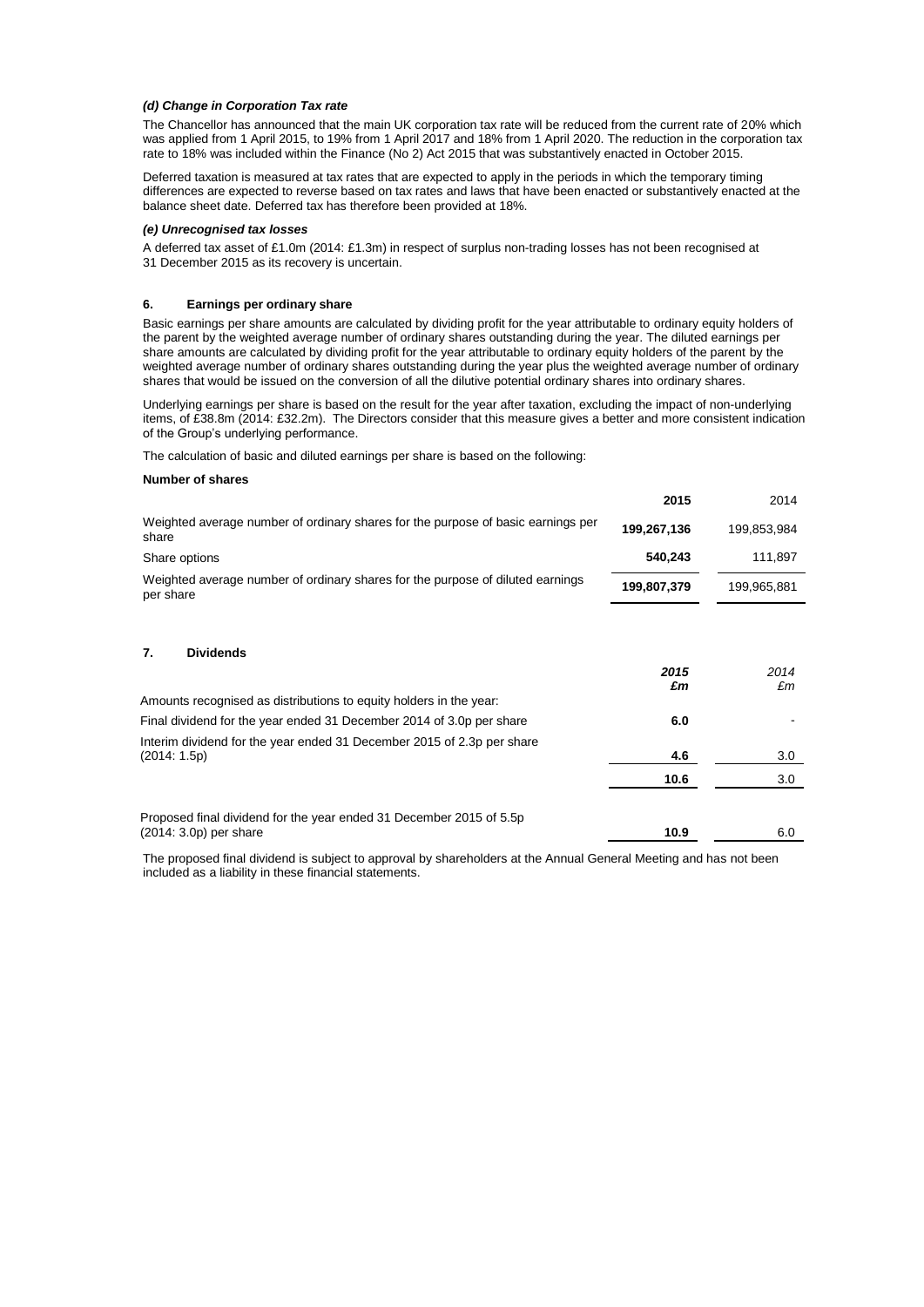# **8. Property, plant and equipment**

|                             |                 |                | Freehold land<br>and buildings<br>£m | <b>Plant and other</b><br>equipment | £m                            | <b>Total</b><br>£m |
|-----------------------------|-----------------|----------------|--------------------------------------|-------------------------------------|-------------------------------|--------------------|
| Cost                        |                 |                |                                      |                                     |                               |                    |
| At 1 January 2014           |                 |                | 43.8                                 |                                     | 119.6                         | 163.4              |
| Additions                   |                 |                | 0.7                                  |                                     | 14.5                          | 15.2               |
| Acquisition of businesses   |                 |                |                                      |                                     | 0.1                           | 0.1                |
| Disposals                   |                 |                |                                      |                                     | (1.9)                         | (1.9)              |
| Exchange adjustment         |                 |                | (0.5)                                |                                     | (2.0)                         | (2.5)              |
| At 31 December 2014         |                 |                | 44.0                                 |                                     | 130.3                         | 174.3              |
| <b>Additions</b>            |                 |                | 1.8                                  |                                     | 17.6                          | 19.4               |
| Acquisition of businesses   |                 |                | 2.6                                  |                                     | 2.6                           | 5.2                |
| Disposals                   |                 |                |                                      |                                     | (2.0)                         | (2.0)              |
| Exchange adjustment         |                 |                | (0.3)                                |                                     | (1.5)                         | (1.8)              |
| At 31 December 2015         |                 |                | 48.1                                 |                                     | 147.0                         | 195.1              |
| <b>Depreciation</b>         |                 |                |                                      |                                     |                               |                    |
| At 1 January 2014           |                 |                | 8.0                                  |                                     | 66.4                          | 74.4               |
| Provided during the year    |                 |                | 1.3                                  |                                     | 13.2                          | 14.5               |
| Disposals                   |                 |                |                                      |                                     | (1.8)                         | (1.8)              |
| Exchange adjustment         |                 |                | (0.3)                                |                                     | (1.7)                         | (2.0)              |
| At 31 December 2014         |                 |                | 9.0                                  |                                     | 76.1                          | 85.1               |
| Provided during the year    |                 |                | 1.3                                  |                                     | 13.8                          | 15.1               |
| Disposals                   |                 |                |                                      |                                     | (1.8)                         | (1.8)              |
| Exchange adjustment         |                 |                | (0.2)                                |                                     | (1.2)                         | (1.4)              |
| At 31 December 2015         |                 |                | 10.1                                 |                                     | 86.9                          | 97.0               |
| <b>Net Book Value:</b>      |                 |                |                                      |                                     |                               |                    |
| At 31 December 2015         |                 |                | 38.0                                 |                                     | 60.1                          | 98.1               |
| At 31 December 2014         |                 |                | 35.0                                 |                                     | 54.2                          | 89.2               |
| Intangible assets<br>9.     |                 |                |                                      |                                     |                               |                    |
|                             | <b>Goodwill</b> | <b>Patents</b> | <b>Brand</b><br>names                | <b>Customer</b><br>relationships    | <b>Customer</b><br>order book | Total              |
|                             | £m              | £m             | £m                                   | £m                                  | £m                            | £m                 |
| Cost                        |                 |                |                                      |                                     |                               |                    |
| At 1 January 2014           | 234.4           |                |                                      |                                     |                               | 234.4              |
| Acquisition of businesses   | 0.6             |                |                                      |                                     |                               | 0.6                |
| At 31 December 2014         | 235.0           |                |                                      |                                     |                               | 235.0              |
| Acquisition of businesses   | 94.3            | 18.2           | 25.5                                 | 6.4                                 | 2.0                           | 146.4              |
| At 31 December 2015         | 329.3           | 18.2           | 25.5                                 | 6.4                                 | 2.0                           | 381.4              |
| Amortisation and impairment |                 |                |                                      |                                     |                               |                    |
| At 1 January and 31         |                 |                |                                      |                                     |                               |                    |
| December 2014               |                 |                |                                      |                                     |                               |                    |
| Charge for the period       |                 | 0.7            | 1.0                                  | 0.5                                 | 0.8                           | 3.0                |
| At 31 December 2015         |                 | 0.7            | 1.0                                  | 0.5                                 | 0.8                           | 3.0                |
| <b>Net Book Value:</b>      |                 |                |                                      |                                     |                               |                    |
| At 31 December 2015         | 329.3           | 17.5           | 24.5                                 | 5.9                                 | 1.2                           | 378.4              |
| At 31 December 2014         | 235.0           |                |                                      |                                     |                               | 235.0              |
|                             |                 |                |                                      |                                     |                               |                    |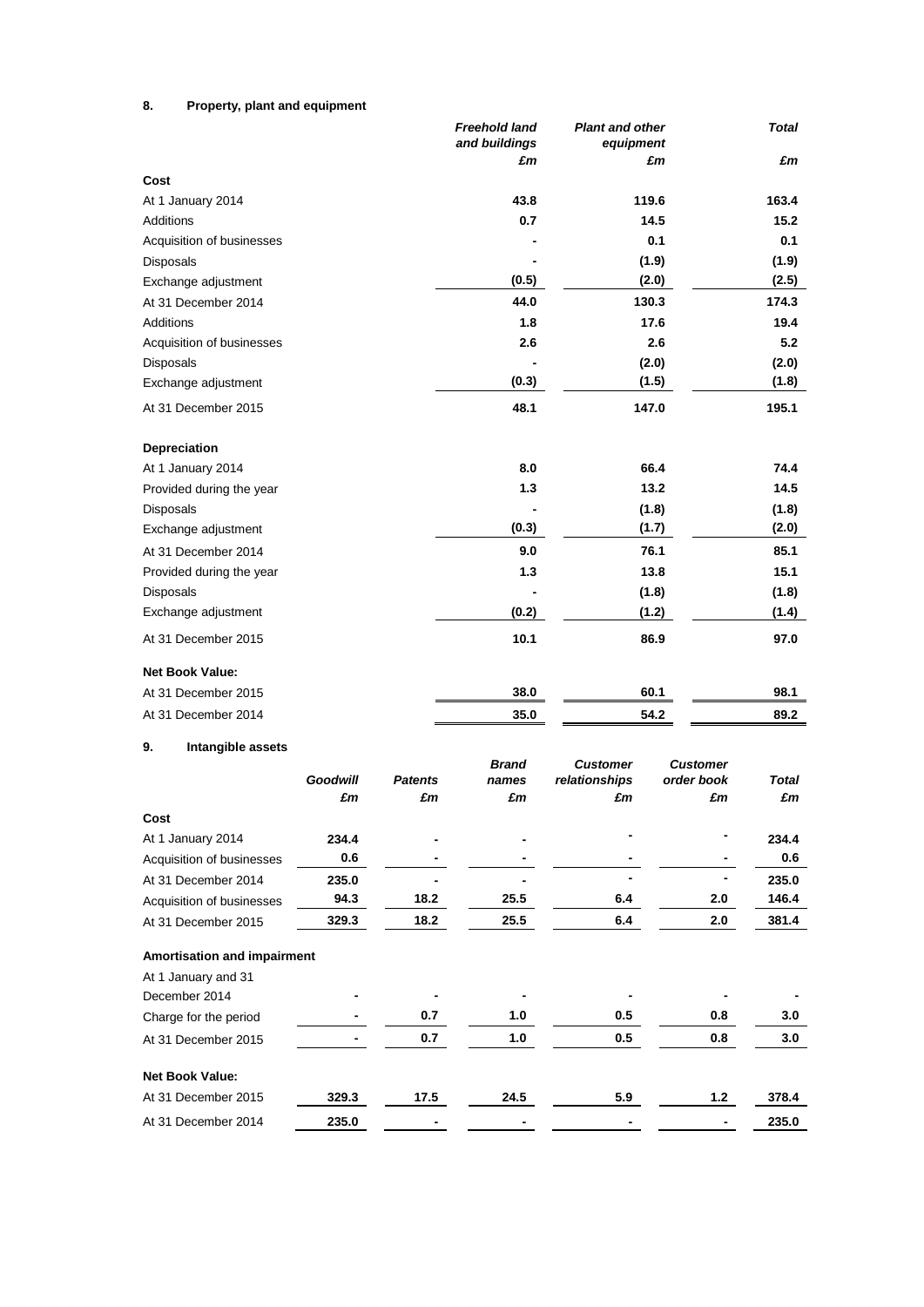## **10. Acquisitions**

# *Surestop*

On 30 January 2015 the Group acquired 100% of the share capital of Surestop Limited, a company which manufactures and supplies a range of patented water mains switch-off devices. The cash consideration of £6.0 million included a payment of £0.8 million for net cash at completion.

Details of the acquisition are as follows:

|                             | <b>Book value</b> | <b>Fair value</b> | <b>Fair value</b> |
|-----------------------------|-------------------|-------------------|-------------------|
|                             | £m                | adjustments<br>£m | £m                |
| Intangible assets           |                   | 1.7               | 1.7               |
| Plant and equipment         | 0.7               |                   | 0.7               |
| Inventories                 | 0.1               |                   | 0.1               |
| Trade and other receivables | 0.5               |                   | 0.5               |
| Cash                        | 0.8               |                   | 0.8               |
| Trade and other payables    | (0.4)             |                   | (0.4)             |
| Income tax liabilities      | (0.1)             |                   | (0.1)             |
| Deferred Tax                |                   | (0.3)             | (0.3)             |
| Net identifiable assets     | 1.6               | 1.4               | 3.0               |
| Goodwill on acquisition     |                   |                   | 3.0               |
| <b>Total consideration</b>  |                   |                   | 6.0               |

Patents and the 'Surestop' brand have been recognised have been recognised as specific intangible assets as a result of this acquisition. Fair value adjustments principally relate to the recognition of intangible assets and related deferred taxation. The goodwill arising on the acquisition primarily represents the assembled workforce, technical expertise and market share.

Post acquisition Surestop has contributed £2.1m revenue and £0.8m operating profit which is included in the group income statement. If Surestop had been acquired on 1 January 2015 the Group's results for the tax year would have shown revenue of £353.1m and underlying operating profit of £54.2m.

#### *Nuaire*

On 18 August 2015 the Group acquired 100% of the share capital of Nu-Oval Acquisitions 1 Limited ("Nuaire"), a leading provider of ventilation solutions. The cash consideration of £149.2 million included a payment of £4.9 million for net cash at completion.

Details of the acquisition are as follows:

|                             | <b>Book value</b> | <b>Fair value</b> | <b>Fair value</b><br>£m |
|-----------------------------|-------------------|-------------------|-------------------------|
|                             | £m                | adjustments       |                         |
|                             |                   | £m                |                         |
| Intangible assets           |                   | 50.4              | 50.4                    |
| Plant and equipment         | 4.7               | (0.2)             | 4.5                     |
| Investments                 | 0.2               | (0.2)             |                         |
| Inventories                 | 6.0               |                   | 6.0                     |
| Trade and other receivables | 11.1              |                   | 11.1                    |
| Cash                        | 4.9               |                   | 4.9                     |
| Trade and other payables    | (9.1)             | (0.7)             | (9.8)                   |
| Income tax liabilities      | (0.4)             |                   | (0.4)                   |
| Deferred tax                | 0.2               | (9.0)             | (8.8)                   |
| Net identifiable assets     | 17.6              | 40.3              | 57.9                    |
| Goodwill on acquisition     |                   |                   | 91.3                    |
| <b>Total consideration</b>  |                   |                   | 149.2                   |

Patents, the 'Nuaire' brand, customer relationships and the customer order book have been recognised as specific intangible assets as a result of this acquisition. Fair value adjustments principally relate to the recognition of intangible assets and related deferred taxation and the application of fair values on acquisition. The goodwill arising on the acquisition primarily represents the assembled workforce, technical expertise and market share.

Post acquisition Nuaire has contributed £21.9m revenue and £3.2m operating profit which is included in the group income statement. If Nuaire had been acquired on 1 January 2015 the Group's results for the tax year would have shown revenue of £395.4m and underlying operating profit of £62.9m.